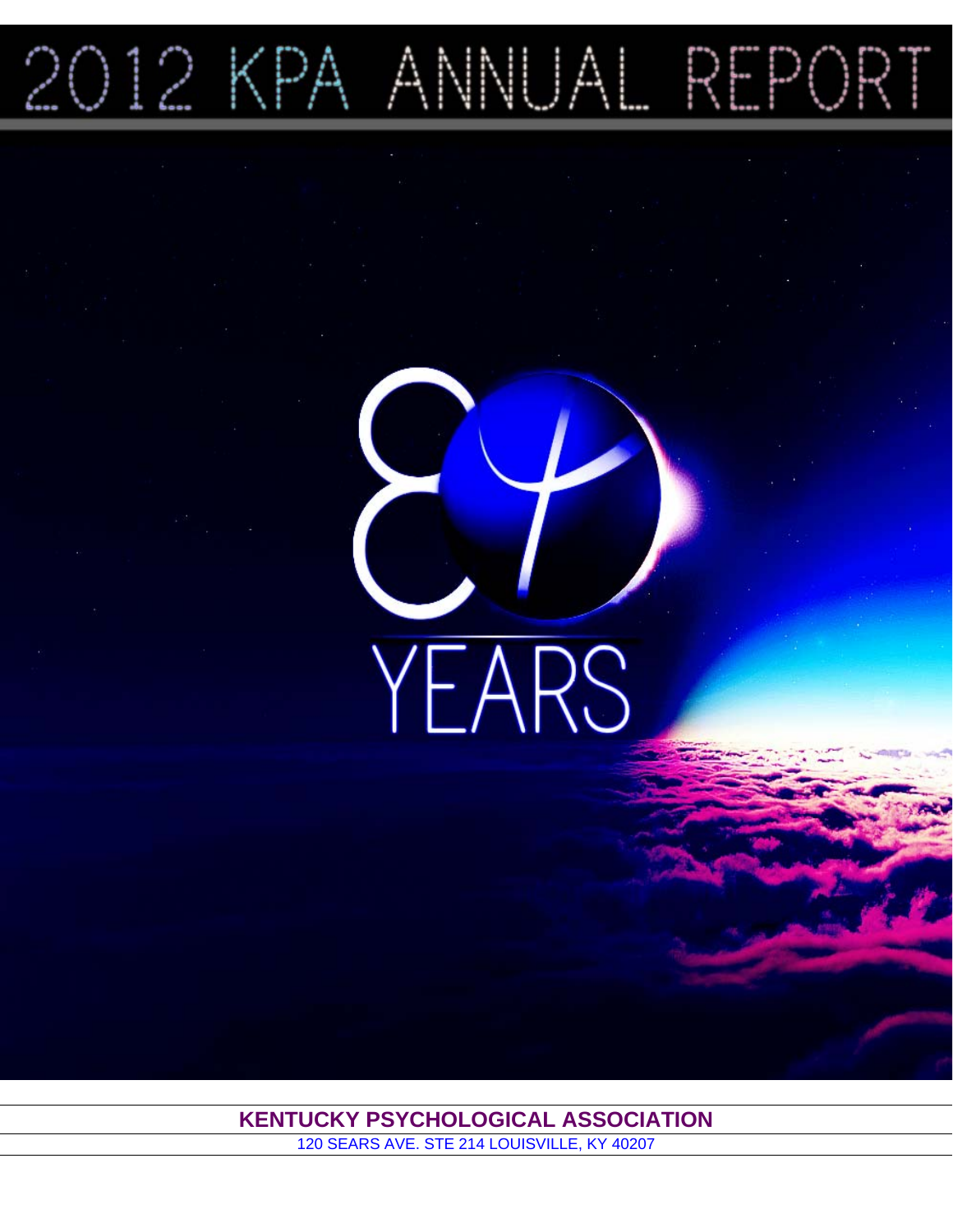# **LETTER FROM THE PRESIDENT**

 *Joni Caldwell, Ph.D.*

On this occasion of KPA's  $80<sup>th</sup>$  Birthday, I am honored to welcome each of you to the 2012 Kentucky Psychological Association Convention! I hope that you have taken advantage of the many opportunities here to do some networking, attend workshops that might enrich your practice and your knowledge base, earn a few CEs along the way, and just basically have some fun.

2012 has been a healthy and productive year for KPA, largely due to the enthusiastic participation of its members in the various activities of the association. We continue to benefit from the generous contributions by our supporters - like yourselves - and the strong leadership of the Board of Directors, the Executive Director and the association's phenomenal office staff. Since the Annual Report is one of the ways we keep our membership in touch with all that has been happening at KPA across the past year, I hope that you will take a moment to peruse it. Here are a few among the many achievements of KPA in 2012:

- Board approval of KPA's new Vision Statement: "to be a diverse and inclusive organization at the forefront of psychological practice, science, and advocacy to improve the quality of people's lives";
- Board approval of KPA's new Strategic Plan, identifying the following as areas of priority for organizational focus: Membership, Advocacy, and Leadership Development;
- A Board-approved change in its By Laws allowing Early Career Psychologists a seat on the Board of Directors;
- An outstanding calendar of CE events, thanks to the efforts of a strong CE Program Development committee, including a successful second-season Webinar series: "Keeping Up: Research & Clinical Updates for Busy Professionals";
- A successful Diversity Conference, hosted by the KPA Diversity Committee and highlighting Dr. Melba Vasquez, past-president of APA;
- Active engagement of members in three task force initiatives: Psychopharmacology Task Force, Internship Task Force, and the Clinical Resources Task Force;
- Ongoing development of the Kentucky Colleague Assistance Program (K-CAP);
- A continuing increase in membership numbers, thanks to the efforts of a strong membership committee and the KPA Ambassadors;

A few of the notable awards and publications enjoyed this year by some of our members included (but are not necessarily limited to):

- Dr. Sheila Schuster was inducted into the University of Louisville Hall of Honors;
- Dr. David Hanna was awarded the Heiser APA Presidential Award for Advocacy;
- Dr. Sarah Shelton was elected to the National Register's Board of Directors;
- Dr. Michael Cornwall published "Think Twice: A Learner's Guide to Improved Emotional Intelligence" (March 2012);
- Dr. Thomas Miller published the "Praeger Handbook of Veterans' Health: History, Challenges, Issues and Development" (4 vols) (September 2012).

Last but not least, I must give a major shout-out to the Convention Committee, headed up by Dr. Tammy Hatfield, for their great work in putting this year's convention together! As I consider all of these accomplishments, both individual and organizational, I recognize what an exemplary association KPA truly is. It has been a genuine privilege for me to serve as President of the association over the past year, and I thank all of those who contributed in any way to making 2012 a successful and memorable year.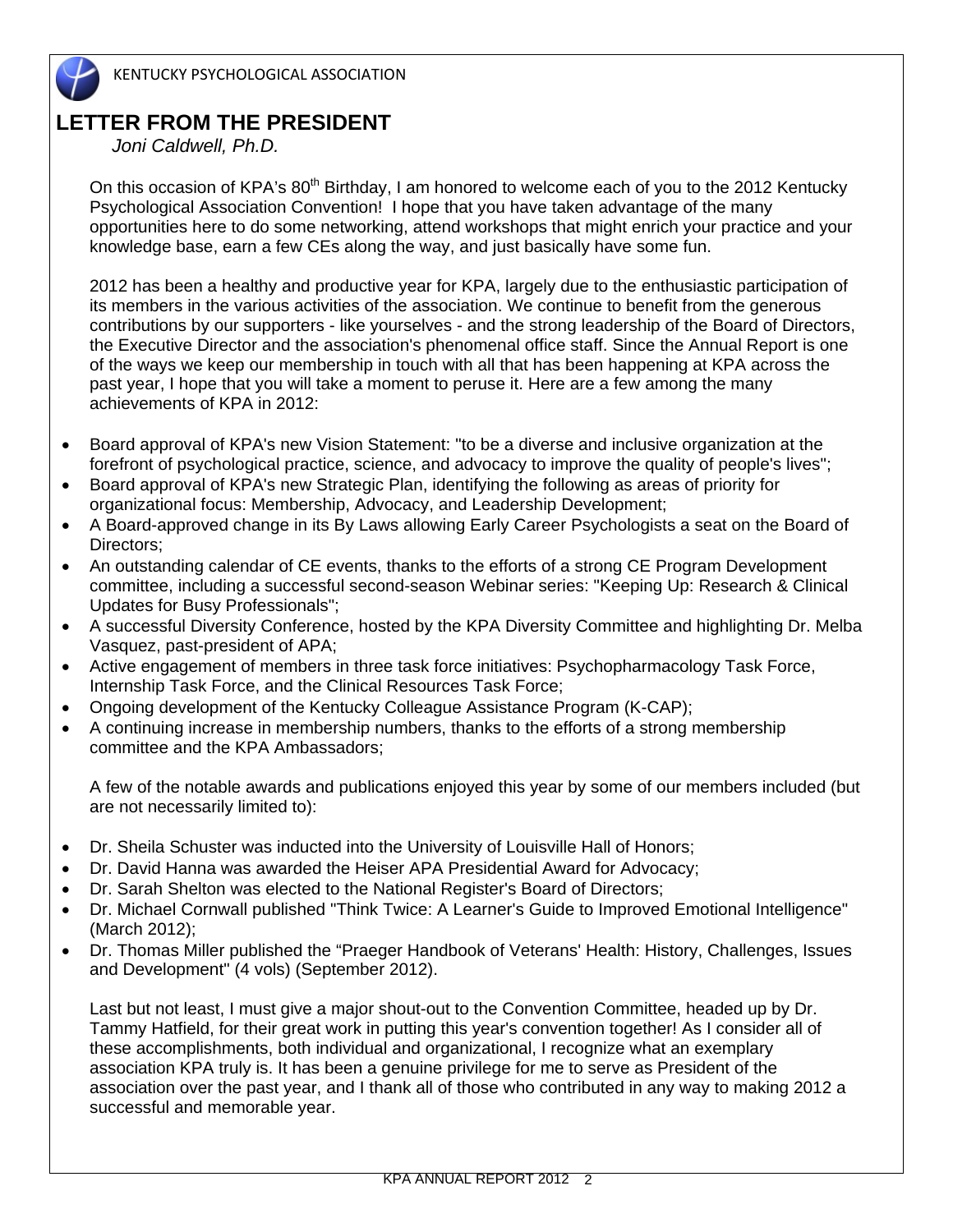# **TREASURER'S REPORT**

 *Carol Lowery, Ph.D.*

Financially, KPA has had a good year through the current calendar year. Although income and expenses fluctuate in fairly predictable patterns across the months, we know that we ended 2011 "in the black," with a small surplus, a portion of which was used to provide our office staff with small well-deserved bonuses (in lieu of any raises). Through September, we are on target with our budget. For income sources, membership is increasing slightly and CE registration has done well. As always, a major piece of our financial health depends on a successful Annual Convention.

We made a significant change this year in how we manage about \$30,000 in reserve, transferring it from an investment account, with associated risk, to an insured money market account, at the

| KPA Profit & Loss: Jan 1 - Dec 31, 2011 |            |  |  |  |
|-----------------------------------------|------------|--|--|--|
| <b>Ordinary Income/Expense</b>          |            |  |  |  |
| Income                                  |            |  |  |  |
| <b>External Funding</b>                 | 17,350.00  |  |  |  |
| <b>Registration Income</b>              | 124,453.71 |  |  |  |
| <b>Advertising Income</b>               | 5,220.00   |  |  |  |
| Dues                                    | 132,035.25 |  |  |  |
| <b>Interest</b>                         | 58.34      |  |  |  |
| <b>KPA Products</b>                     | 4,875.00   |  |  |  |
| Miscellaneous Income                    | 9.11       |  |  |  |
| <b>Service Contracts</b>                | 26,979.91  |  |  |  |
| <b>Total Income</b>                     | 310,981.32 |  |  |  |
| <b>Expense</b>                          |            |  |  |  |
| <b>Site Fees</b>                        | 51,359.27  |  |  |  |
| <b>Speakers</b>                         | 13,991.19  |  |  |  |
| <b>Committees/Board of Directors</b>    | 5,435.11   |  |  |  |
| <b>Insurance</b>                        | 2,681.38   |  |  |  |
| <b>Merchant Account Fees</b>            | 5,870.18   |  |  |  |
| <b>Miscellaneous Expense</b>            | 94.02      |  |  |  |
| <b>Operating Expenses</b>               | 44,594.52  |  |  |  |
| <b>Organizational Dues</b>              | 1,424.00   |  |  |  |
| <b>Program Staff Support</b>            | 114,531.95 |  |  |  |
| <b>Benefits</b>                         | 12,837.08  |  |  |  |
| Advocacy                                | 38,000.00  |  |  |  |
| <b>Professional Fees</b>                | 2,879.00   |  |  |  |
| <b>Staff Development</b>                | 759.99     |  |  |  |
| <b>Technology</b>                       | 4,330.44   |  |  |  |
| Travel                                  | 6,913.68   |  |  |  |
| <b>Total Expense</b>                    | 305,701.81 |  |  |  |
| <b>Net Income</b>                       | 5,279.51   |  |  |  |
|                                         |            |  |  |  |

recommendation of the Finance Committee. We've had a good year for income sources: increasing membership, good continuing education programs, a wellplanned Convention. The office staff continues to be prudent and conscientious in the day-to-day operations of the Association. We expect to close out 2012 within budget.

# **KPA Balance Sheet - December 31, 2011**

| æ.<br>v. |
|----------|
|----------|

| <b>KPA Balance Sheet - December 31, 2011</b> |                      |  |
|----------------------------------------------|----------------------|--|
| <b>ASSETS</b>                                |                      |  |
| <b>Current Assets</b>                        |                      |  |
| <b>Checking/Savings</b>                      |                      |  |
| SYB - KPA Money Market *20                   | 17,295.99            |  |
| SYB - KPA Checking *39                       | 50,872.39            |  |
| <b>Petty Cash Account</b>                    | 214.00               |  |
| <b>Total Checking/Savings</b>                | 68,382.38            |  |
| <b>Other Current Assets</b>                  |                      |  |
| SYB - Investment Accnt *27                   | 27,993.00            |  |
| <b>KPAF Receivable</b>                       | 149.88               |  |
| <b>Total Other Current Assets</b>            | 28,142.88            |  |
| <b>Total Current Assets</b>                  | 96,525.26            |  |
| <b>Fixed Assets</b>                          |                      |  |
| <b>Leasehold Improvements</b>                | 8,400.00             |  |
| <b>Office Equipment</b>                      | 4,914.81             |  |
| <b>Accumulated Depreciation</b>              | $-5,287.22$          |  |
| <b>Total Fixed Assets</b>                    | 8,027.59             |  |
| TOTAL ASSETS                                 | 104,552.85           |  |
| LIABILITIES & EQUITY                         |                      |  |
| <b>Liabilities</b>                           |                      |  |
| <b>Current Liabilities</b>                   |                      |  |
| <b>Credit Cards</b>                          |                      |  |
| SYB Credit Card - 3391 (Lisa)                | 113.60               |  |
| SYB Credit Card - 4423 (Leslie) 1,974.27     |                      |  |
| <b>Total Credit Cards</b>                    | 2,087.87             |  |
| <b>Other Current Liabilities</b>             |                      |  |
| <b>KPAF Liabilities</b>                      |                      |  |
| <b>Silent Auction</b>                        | 1,319.00             |  |
| <b>General Fund Donations</b>                | 805.00               |  |
| <b>Total KPAF Liabilities</b>                | 2,124.00             |  |
| <b>Payroll Liabilities</b>                   | 3,653.23             |  |
| <b>Total Other Current Liabilities</b>       | 5,777.23             |  |
| <b>Total Current Liabilities</b>             |                      |  |
| <b>Total Liabilities</b>                     | 7,865.10<br>7,865.10 |  |
| <b>Equity</b>                                |                      |  |
| <b>Investment Gain or Loss</b>               | 9,497.35             |  |
| <b>Opening Bal Equity</b>                    | 23,583.45            |  |
| <b>Retained Earnings</b>                     | 48,739.91            |  |
| <b>Net Income</b>                            | 14,867.04            |  |
|                                              |                      |  |
| <b>Total Equity</b>                          | 96,687.75            |  |
| TOTAL LIABILITIES & EQUITY                   | 104,552.85           |  |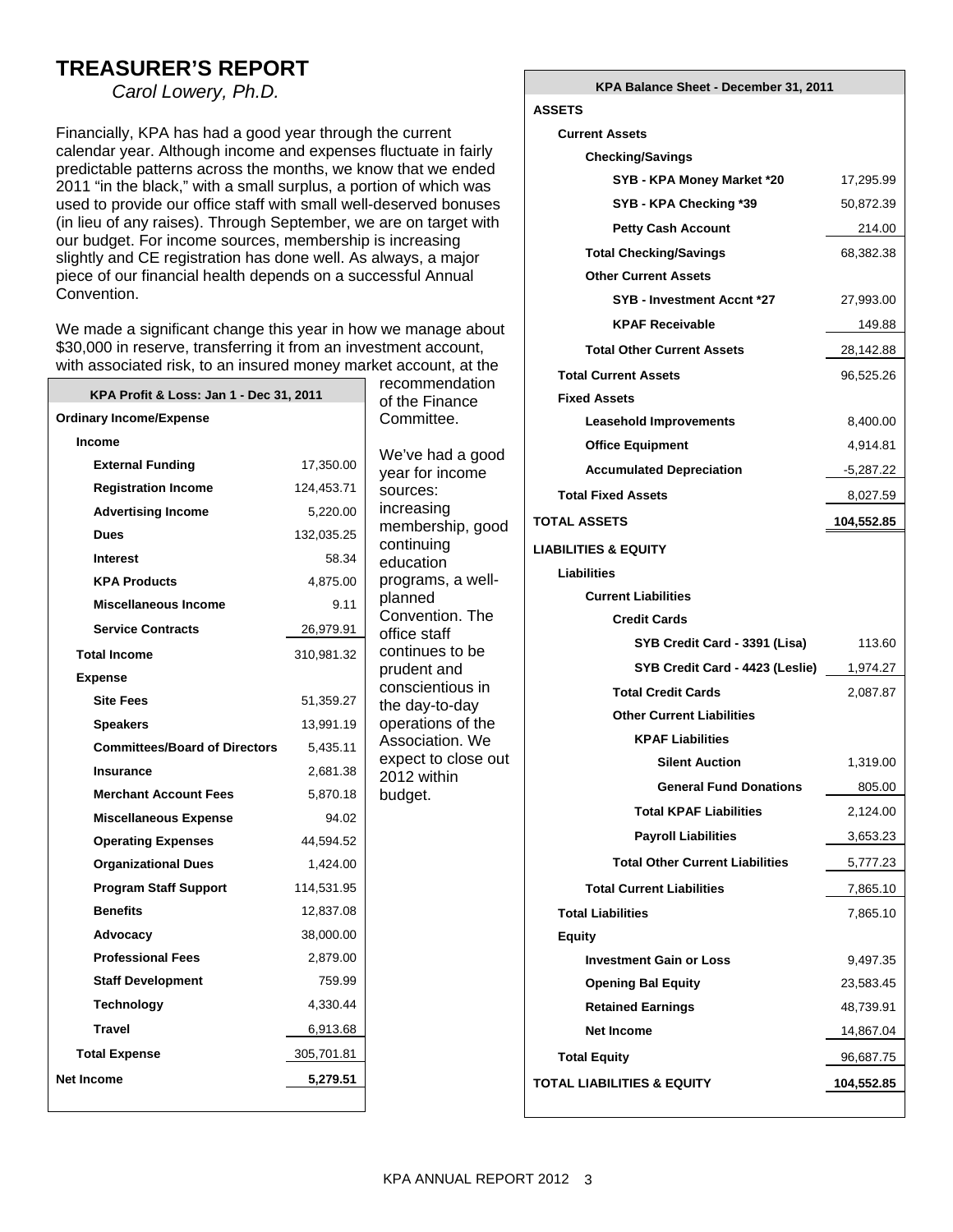# **A visual look at KPA Finances…**

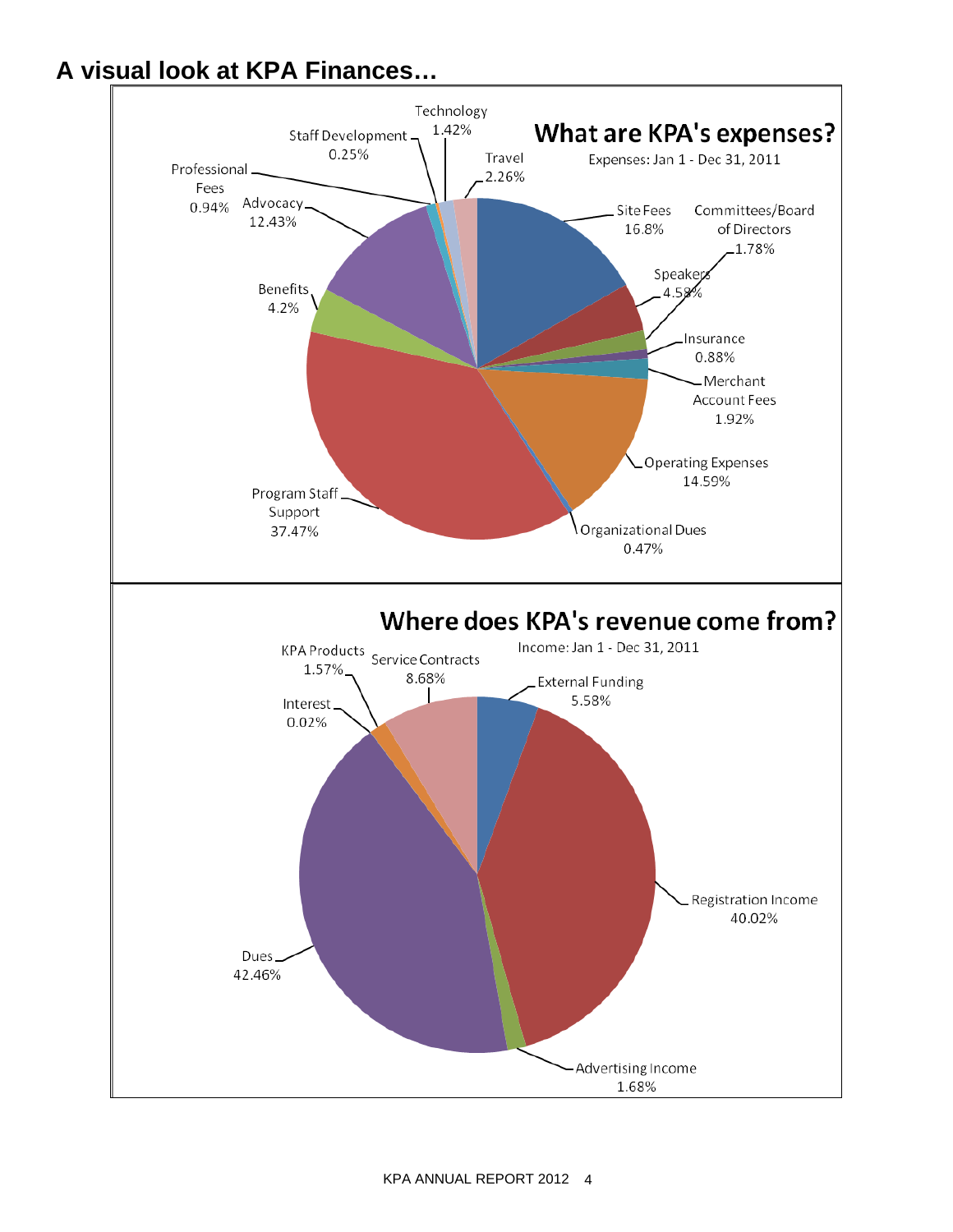# **INTERNAL AUDIT REPORT**

Submitted by the 2012 Internal Audit Committee - Felicia D. Smith, Ph.D., Chair

## **Purpose and Background**

The internal audit was comprised of a review and analysis of the financial records of the Kentucky Psychological Association (KPA) and the Kentucky Psychological Association Foundation (KPAF). This audit serves as a strong governance practice and is mandated in the KPA bylaws:

The President-Elect of the Association shall also oversee the annual audit of the Association by an audit committee composed of three members of the Association, not currently serving as Directors and designated by the President-Elect. The audit committee shall be responsible for an annual review of the financial record of receipts and expenditures incurred in connection with the administration of the Association.

Consistent with the KPA bylaws, the internal audit was conducted on February 29, 2012 and examined the financial records for fiscal year 2011: January 1, 2011 through December 31, 2011. The Audit Committee was headed by Felicia D. Smith, PhD and was comprised of the following KPA members: Laurie Mount Grimes, PhD; Lisa Powell, PhD; and Tanya F. Stockhammer, PhD. Leslie Proasi, KPA Director of Operations, provided written and verbal information explaining the audit procedures and the KPA financial practices (i.e., banking, accounting controls, budget process).

## **Audit Methods**

- Audited KPA checking account for the following months: Jan, Mar, June, Oct, & Nov
	- o Reconciled QuickBooks with bank statements
	- o Reconciled QuickBooks with invoices
	- o Reconciled QuickBooks with merchant batch statements
	- o Reconciled QuickBooks with deposit slips
	- Reviewed records of KPAF transfers into KPA checking
- Audited all months in money market account; reconciled all deposits with KPA checking and investment account
- Reviewed petty cash account
- Reconciled payroll check stubs to bank statements and QuickBooks reports
- Reconciled KPA checking account from December 15-31, 2011 required review of FY2012 bank statements (explained further below)

#### **Findings**

- All KPA and KPAF financial records were clearly marked, organized in chronological order, and all documentation was easily located within the records.
- All balances for KPA and KPAF accounts were accurate upon review.
- All deposits and disbursements for KPA and KPAF were accurate upon review.

## **2012 Recommendations**

- The audit committee notes that recommendations from the 2011 (FY 2010) audit have been effectively addressed by the KPA office staff. One recommendation included in the 2011 audit report warrants follow-up. As indicated in the 2011 report, an external audit was conducted by Stuedle, Spears & Franck in 2010. At that time, the 2011 committee recommended that the KPA Executive Committee establish a schedule for future external audits. To date, a policy has not yet been established for regarding the schedule of future external audits. It is recommended that the KPA Executive Committee and KPAF Board of Directors establish a schedule on which external audits will be conducted. As is noted in the 2011 internal audit report, a frequency of no more than every three years is recommended.
- The audit committee recommends the KPA Executive Committee establish a systematic procedure for determining appropriate transfers from the KPA checking account into the money market account. Such a procedure would likely be based on a minimal balance that is required for the daily administration of the organization. When that threshold is exceeded, overages would be transferred into the money market (or other account as recommended by Finance Committee). Reviews of the KPA checking account balance may occur at specified times of the year, based on available information about prior years' money flow patterns.
- The audit committee recommends the KPA Executive Committee establish guidelines for reconciling QuickBooks records with bank statements. A 30-60 day window is recommended to ensure prompt reconciliations.
- The audit committee recommends that KPA staff request a modification in the bank statement periods. Currently, bank statements run from the 15<sup>th</sup> to the 15<sup>th</sup> of each month. It is recommended that statement periods span the 1<sup>st</sup> of the month until the 31<sup>st</sup>. This modification will better match the monthly filing system of receipts and allow for simplicity in account reviews and reconciliations.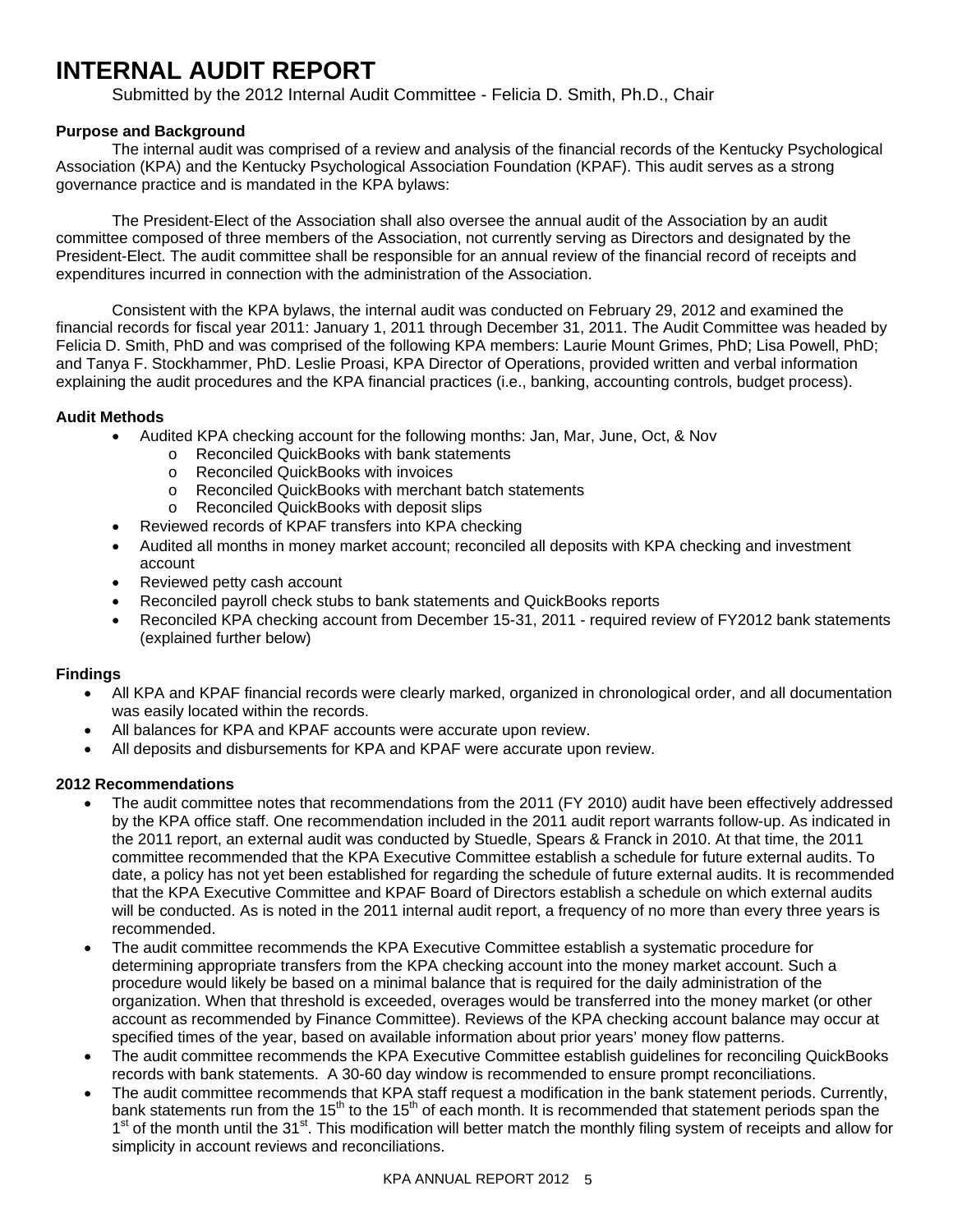#### **Conclusion**

Based on the work performed in the conduct of this audit, the account disbursements and deposits are consistently documented and the record keeping is accurate. We would like to thank the KPA staff for their cooperation during this review and their diligence in the management of KPA/KPAF funds. In particular, we wish to thank Leslie Proasi, the KPA Director of Operations, for her direct assistance with the committee during the conduct of the review.

# **EXECUTIVE DIRECTOR REPORT**

*Lisa Willner, Ph.D., KPA and KPA Foundation Executive Director* 

KPA has much to celebrate as we wind down the 80th anniversary year of one of the country's oldest state psychological associations. For a comprehensive view of KPA's many projects and activities throughout the year, I encourage you to read in full the enclosed reports from KPA's hard-working committee chairs and board representatives. A few 2012 highlights:

As part of KPA's ongoing strategic planning process, begun in 2011, the Board has developed and adopted a new **Vision Statement:** *To be a diverse and inclusive organization at the forefront of psychological practice, science, and advocacy to improve the quality of people's lives.* Meanwhile, we are still on track to adopt the new strategic plan by the end of 2012, with Membership, Advocacy, and Leadership Development identified as KPA's three strategic priorities.

With inclusiveness a key aspect of KPA's vision, throughout 2012 KPA has offered an unprecedented number of CE opportunities for our members, non-member psychologists, and other mental health professionals, and has offered targeted workshops for each and every one of KPA's eight Interest Sections, in order to address the educational needs of *all* of KPA's members. We have also made efforts to reach our geographically diverse membership by increasing and updating KPA's online Home Study offerings, presenting yet another new interactive Webinar series (*Keeping Up: Research and Clinical Updates for Busy Professionals*), and continuing to take KPA workshops on the road, with this year's KPA CE Road Show traveling to the Central Region.

KPA kicked off a busy and successful year of diverse programming with four conferences in four months! In March, through the KPA Foundation, we offered the Spring Academic Conference *("Connecting the Dots: Integrating the Disciplines within Psychology"*) at the University of Kentucky, still the largest SPTA-sponsored academic conference of its kind in the nation. In April, the KPA Foundation and the KPA Diversity Committee (under Dr. Felicia Smith's leadership) presented *Cultural Connections: Competence, Quality, and Equity in Mental Health Care* - a full day in which national, regional, and statewide researchers and presenters brought us the current research and thinking on a variety of diversityrelated clinical topics, while garnering strong community support, both locally and from APA. In May, KPA Health Psychology Interest Section representative Dr. Amanda Merchant organized the second-annual *Health Psychology Spring Training* in Lexington, bringing together multiple speakers to address a variety of health topics. And in June, Dr. Joe Edwards and the CE Program Development Committee, brought us the Business of Practice Conference II: *Enhancing Clinical Practice.* While four successful conferences in four months is impressive by any measure, these events represent only a fraction of KPA's full 2012 Continuing Education calendar.

As a professional association, advocacy is always central to our operations. In 2012, Director of Professional Affairs, Liz McKune, Ed.D., and Legislative Agent, Sheila Schuster, Ph.D., achieved a notable success on behalf of Kentucky's Licensed Psychological Practitioners. After more than a year of meetings, Liz and Sheila successfully advocated for Anthem BC/BS to create a Kentucky state-specific mechanism by which independent Master's level psychological practitioners - licensed psychological practitioners and certified psychologists with autonomous functioning - may become contracted providers of psychological services to Anthem policy-holders.

This year has also involved slow but steady progress toward re-structuring and streamlining the governance of the KPA Foundation, with the goal of enhancing the Foundation's effectiveness in increasing public awareness and understanding of the value of psychology.

For the third consecutive year, we have continued to see an increase in membership. Much of the credit for this goes to the Membership Committee, headed by Acting Chair Jennifer Sutherland, M.S., Ed.S., the KPA Ambassadors, led by David Susman, Ph.D., and all of the hardworking KPA Committees who plan and implement programs, provide consultation and other member services, review and evaluate initiatives, and generally serve as the creative and sustaining forces of our organization.

Of course, much of what happens in 2012 involves planning for future years. On the horizon for 2013 are some new diversity initiatives, as well as a series of reports from the Psychopharmacology Task Force, head by Lyle Carlson, Ph.D., on prescriptive authority. I am excited about the upcoming year of CE programming, to include an overview of the DSM-5 development process by psychologist, author, and New York Times contributor Gary Greenberg, Ph.D.; a two-day Attachment workshop by Patricia Crittenden, Ph.D., student of Mary Ainsworth and John Bowlby; as well as an Attachment Webinar series, featuring an array of national and international experts in the field.

In closing, huge thanks are due to KPA's small but remarkable staff. Leslie Proasi and Sarah Burress, KPA's own Batman and Robin, take on enormous levels of responsibility, and work together as an efficient and effective team. We've also been lucky to have on board this fall our hardworking undergrad intern, Michael Lentz. KPA is fortunate to have such a strong, dedicated, and experienced team.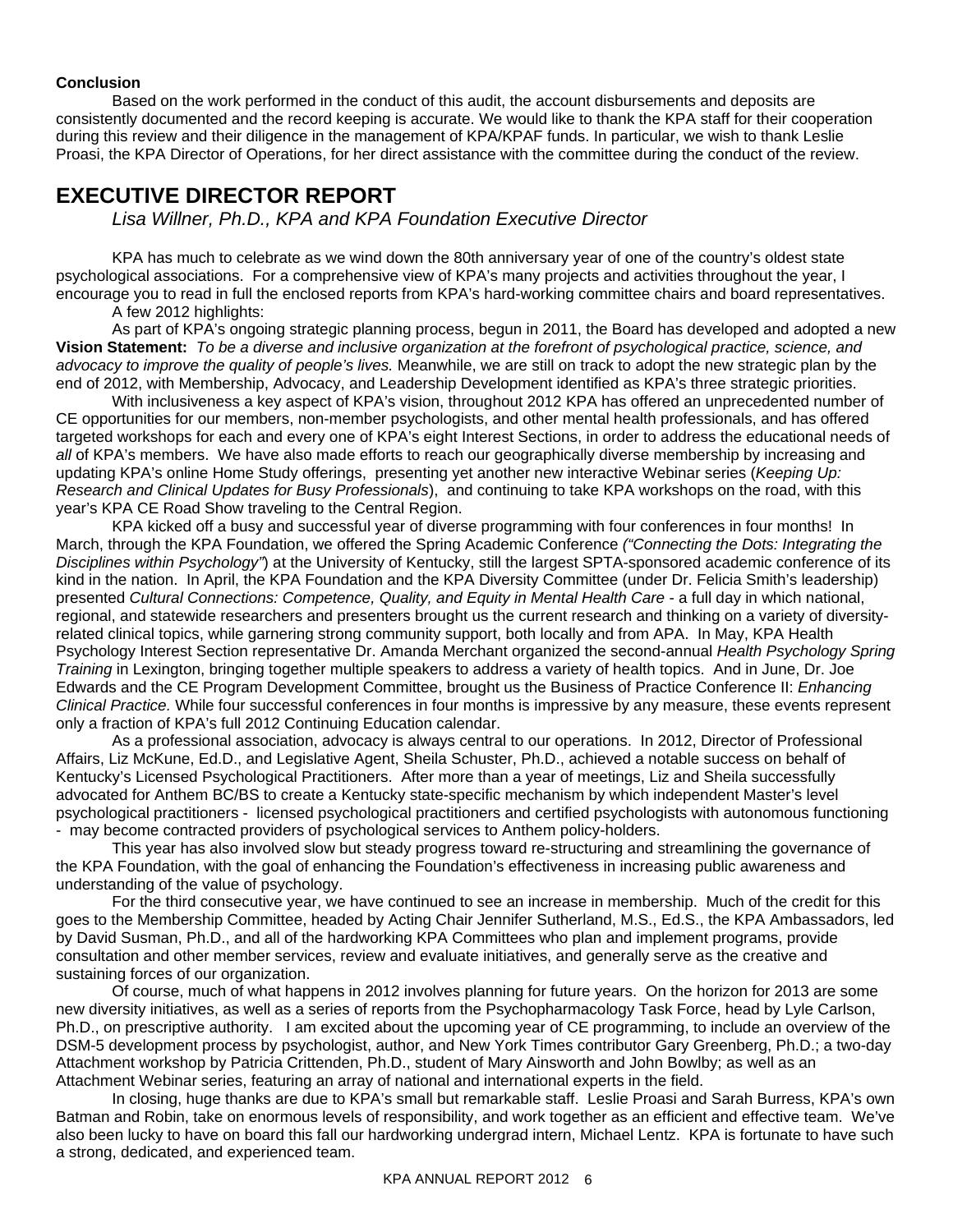# **MEMBERSHIP REPORT**

*Leslie Proasi, Director of Operations* 

As of September 30, 2012 KPA has a total of 681 voting members and 380 affiliate members. As you will see from the below chart KPA's full voting membership continues to grows. Affiliate members are primarily undergraduate and graduate psychology students. Although the number of affiliate members has decreased over the past couple of years this is not unusual since undergraduate students change their majors and graduate students leave for internships.

| менноствир сотраться                           |           |                |           |           |
|------------------------------------------------|-----------|----------------|-----------|-----------|
| <b>Full Voting Members</b>                     | 9/30/2009 | 9/30/2010      | 9/30/2011 | 9/30/2012 |
| <b>Doctoral Members</b>                        |           |                |           |           |
| <b>Full Doctoral</b>                           | 308       | 313            | 333       | 337       |
| Early Career - Doctoral Level                  | 66        | 81             | 67        | 69        |
| <b>Total Doctoral Members</b>                  | 374       | 394            | 400       | 406       |
| Masters w/ Independent Functioning Members     | 50        | 56             | 57        | 61        |
| <b>Masters Under Supervision Members</b>       |           |                |           |           |
| <b>Full Masters Under Supervision</b>          | 45        | 45             | 54        | 60        |
| Early Career - Masters Level                   | 27        | 27             | 32        | 30        |
| <b>Total Masters Under Supervision Members</b> | 72        | 72             | 86        | 90        |
| Academic Members                               | 87        | 95             | 99        | 97        |
| <b>Emeritus Members</b>                        | 43        | 43             | 26        | 27        |
| <b>TOTAL Full Voting Members</b>               | 626       | 660            | 668       | 681       |
|                                                |           |                |           |           |
| <b>Affiliate Members</b>                       | 9/30/2009 | 9/30/2010      | 9/30/2011 | 9/30/2012 |
| <b>Undergraduate Students</b>                  | 193       | 184            | 200       | 135       |
| <b>Graduate Students</b>                       | 211       | 188            | 176       | 195       |
| Post-Doctoral Level                            | 14        | 12             | 17        | 18        |
| Out-of-Sate                                    | 24        | 24             | 24        | 24        |
| <b>Allied Mental Health Professionals</b>      | 3         | $\overline{4}$ | 5         | 8         |
| <b>TOTAL Affiliates</b>                        | 445       | 412            | 422       | 380       |
|                                                |           |                |           |           |
| <b>OVERALL TOTAL</b>                           | 1071      | 1072           | 1090      | 1061      |

**Membership Comparison** 

# **DIRECTOR OF PROFESSIONAL AFFAIRS REPORT**

 *Elizabeth W. McKune, Ed.D.* 

I presently serve as the Director of Professional Affairs (DPA) for KPA. My primary role is to advocate for the practice of psychology in Kentucky. I serve as a resource for members by providing consultation to members, representing KPA at meetings, corresponding with others regarding issues impacting the practice of psychology in Kentucky, providing trainings and workshops, and providing outreach.

*2012 activities.* One of the primary issues facing members this year has been the challenge in having Licensed Psychological Practitioners recognized by Anthem Blue Cross and Blue Shield. After many months, a plan for including this group was developed. Additional challenges with other payer groups are now being addressed. Members frequently contact the DPA to ask questions related to a variety of issues. The most prevalent themes are challenges with insurers, electronic record keeping, and issues related to the licensure process. Primary meetings outside of KPA include participation in: the American Psychological Association State Leadership Conference; the Kentucky Mental Health Coalition; Kentucky Voices for Health; meetings with payers such as Humana and Anthem; and meetings around the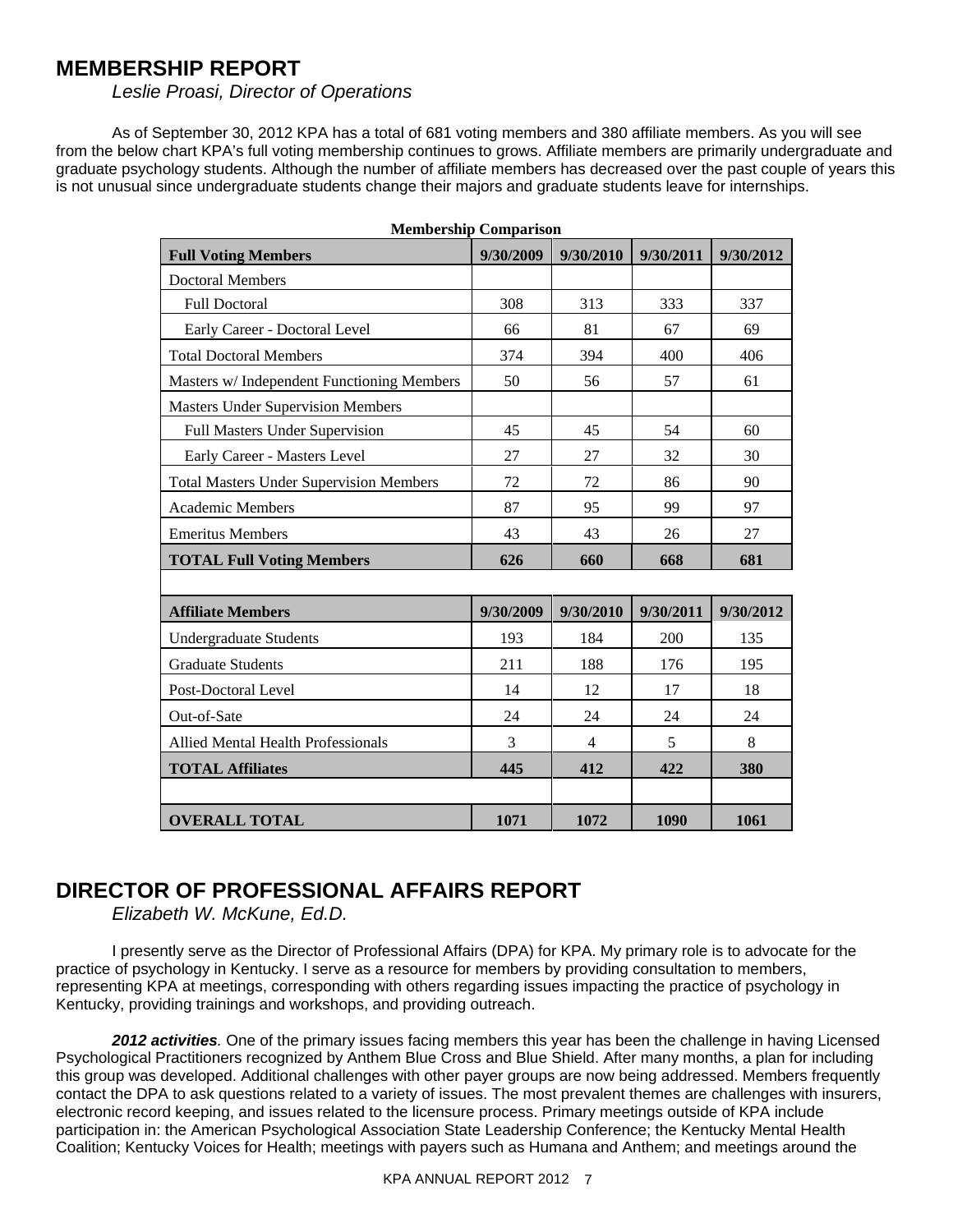adoption of Health Care Reform in Kentucky. Outreach includes daily participation with KPA communications and the APA Director of Professional Affairs listservs.

*2013 goals.* Plans for 2013 include continuing to advocate on behalf of KPA to protect the practice of psychology in Kentucky. Additionally, plans include remaining available and accessible as a resource to support members in pursuit of practice excellence.

# **LEGISLATIVE AGENT REPORT – KPA STATE LEGISLATIVE AGENT AND KPA FEDERAL ADVOCACY COORDINATOR**

 *Sheila A. Schuster, Ph.D.*

Advocacy with policy-makers is a critical function of the KY Psychological Association as it strives to promote and protect the practice of psychology. I serve as the point person for KPA's advocacy and legislative activities at the state level as the KPA Legislative Agent (Lobbyist) and at the federal level as the KPA Federal Advocacy Coordinator (FAC). Policy change at the state level can occur legislatively through the actions of the KY General Assembly and administratively through regulations and action of the Executive branch. Advocating for policy change at the federal level is done in a close working partnership with the APAPO Governmental Affairs Office that sets the agenda and the advocacy strategy. These two positions allow me to serve as the point person for communications to KPA members and from the membership about issues of concern or interest. I also serve as the facilitator of communication and coordinator of advocacy activities with other mental health and health care organizations and coalitions across Kentucky. Both FAC and Lobbyist activities are conducted with the goal of enhancing the public good by educating policy-makers and the public about psychology, improving reimbursement and practice opportunities for psychologists, ensuring that educational resources are available, and promoting and protecting the practice of psychology.

*2012 goals and accomplishments – state.* The 2012 General Assembly session presented a significant number of challenges – and opportunities – the primary one being the state's biannual budget. Some real victories were achieved! Funding for the CMHCs was not cut and new money was budgeted for an outpatient substance abuse treatment benefit to begin for a limited number of adults in the Medicaid program. In addition, new money was budgeted for housing and supported employment for individuals with severe mental illness. The advocacy calendar was full of opportunities – beginning with my annual workshop on being an effective advocate to three capitol rallies for individuals with disabilities throughout the session. Consumers presented excellent testimony and family members about the negative impact of Medicaid managed care on them and on the CMHCs. As chair of the statewide health advocacy coalition, KY Voices for Health, I had an opportunity to testify in front of legislative committees and to discuss with the media the implementation of the Affordable Care Act. A critical issue in the new Health Benefit Exchange will be to assure that the plans offered fully meet the federal parity standard for mental health and substance abuse treatment.

On the important issue of recognition of Master's-level psychological providers by insurers, KPA Director of Professional Affairs Liz McKune and I responded to concerns from KPA members whose credentialing by Anthem had been terminated. We aggressively pursued all possible arguments in making the case that LPPs and CPAFs should continue to be included in the insurer's network of behavioral health providers. The successful outcome of our work has been published in *The KP* and posted on the KPA website with the reminder that "Your Dues Pay Off!" We have also met on an ongoing basis with the Humana Insurance Medical Director to resolve a discrepancy in reimbursement for health psychology services billed on the physical health side as opposed to those reimbursed on the mental health side. Here again, a successful resolution has been obtained!

Promulgation of administrative regulations by the Cabinet for Health & Family Services has threatened the reimbursement of psychologists in two program – First Steps and Supports for Community Living.(SCL) Psychologists involved as providers in both programs have demonstrated excellent advocacy skills in communicating with the Cabinet officials both in writing, in testimony and in meetings. We have successfully delayed the First Steps cuts in reimbursement for over 18 months and continue to communicate our concerns to Cabinet officials. Regarding the SCL proposed regulations, KPA members and I have communicated in writing and in person our objections to the significant cuts in reimbursement rates and limitations being put in place. No final determination has been made on the SCL regulations as of this date.

Governor's Blue Ribbon Commission on Tax Reform: I am serving on the Commission and am the only health/social services citizen member on it. We have held public meetings in each of the six Congressional districts to hear input on Kentucky's tax system and the (in) adequacy of the state's revenue to meet the needs of Kentuckians. The Commission is scheduled to release our recommendations – yet TBD – in November.

*2012 goals and accomplishments – federal.*The March 2012 visits to The Hill in DC during the APA State Leadership Conference (SLC) saw 6 KPA leaders meet with KY Congressional staff. Discussion were held around an agenda of revising the Medicare definition of "Physician" to include psychologists, restoring cuts to the Medicare reimbursement rate for mental health services, and including psychologists in financial support for developing electronic health records. Last year, we were able to secure the support of Congressman John Yarmuth ( $D - 3^{rd}$  District) as a Co-Sponsor of the legislation (H.R. 831) to revise the Medicare physician definition. He was joined this year by Congressman Ben Chandler (D-6<sup>th</sup>). As of this date, the legislation is still pending. Congressman Brett Guthrie (R – 2<sup>nd</sup>) has signed on as a Co-Sponsor of the electronic health records legislation (BHIT). APAPO is using a new email system to alert

KPA ANNUAL REPORT 2012 8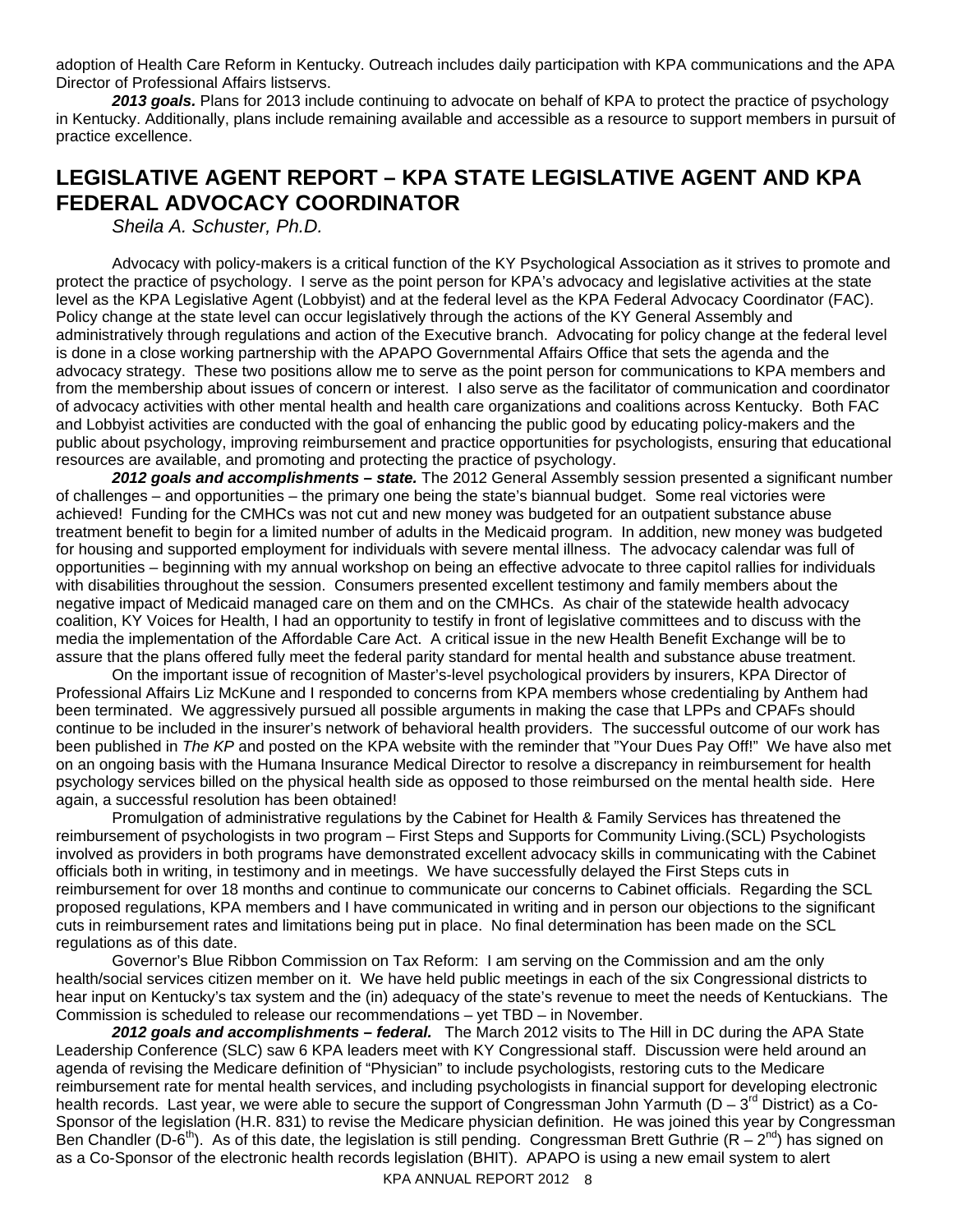members about issues and calls to take action. The new system is easier to handle and seems to be working well in getting the word out!

Unfortunately, Congress has not yet put forward a permanent "fix" for the annual Sustainable Growth Rate (SGR) reductions in Medicare reimbursement and the advocacy around this issue is continuing. The growing government debt and the political swing against "big government" and spending additional funds make this request very difficult. It is an annual battle waged by Medicare providers of all disciplines to stave off these cuts. By contrast, the inclusion of psychologists in the physician definition would not add any cost to the Medicare budget! APAPO's most recent (9/7/12) Action Alert informed psychologists about continued advocacy around Medicare issues, including the SGR, physician definition and staving off additional cuts to psychologists' reimbursement for Medicare services.

 *2013 plans.*A priority goal will be to improve the participation of KPA members and students in advocacy efforts at both the federal and state levels. Continue to provide advocacy training with psychologists and students to increase the participation of KPA members in public policy change efforts. Looking toward the future, outreach will be focused primarily on students and ECPs to develop the necessary advocacy forces. Continue to work with the KPA Director of Professional Affairs (DPA) and affected members to address systematically the problems with third-party reimbursement for psychological services.

At the state level, there will be continued work with the KY Mental Health Coalition to formulate a legislative agenda, particularly around Medicaid managed care. A priority will be around the recommendations for tax reform put forward by the Blue Ribbon Commission. Another priority will focus on implementation of the federal health care reform, the ACA, particularly around expanding Medicaid to significantly reduce the number of uninsured Kentuckians. Federal advocacy goals continue to be: inclusion of psychologists in the Medicare definition of "physician", support for integration of behavioral health and primary care, and restoration of proposed cuts to Medicare reimbursement for psychological services.

*Opportunities for involvement.*The Advocacy Training workshop will be offered on Monday, February 13, 2013 from 1 – 4 p.m. in Frankfort. KPA members or students who are interested in shadowing in Frankfort during the 2013 legislative session (February 5 – March 25) and/or in receiving federal action alerts from APA, should contact the FAC and Lobbyist at advocacyaction@bellsouth.net. KPA members who are interested in advocacy for psychology and mental health policy at either the state or federal level – or both – are encouraged to make their interests known. Join the KPA Grassroots Advocacy Network (GRAN) by noting your interest in your Member Profile online.

# **KPA BOARD REPRESENTATIVE REPORTS**

# **REGIONAL REPRESENTATIVE REPORTS**

**Central region**. Elected Representative: Byron Tharpe, M.A. My primary role is to communicate with the members in the Central Region and to convey issues that affect members from the region to KPA Board. Other duties include welcoming new members from the Central Region to KPA, Help in retention of members, passing on items of interest in KPA to the Central Region including Board meeting minute's summaries, working with the CER committee, and helping the KPA Central Office with any CE events in the Central Region. I also am a member of the Membership Committee and participate in the monthly teleconference meetings of this committee. I also am currently serving as Chair of the Continuing Education Review Committee.

*2012 activities.* I actively participate in the Annual Board Retreat and helped to shape the strategic direction of KPA's future. I welcomed new members to KPA from the Central Region and encouraged lapsed members to renew. I helped to promote the Regional CE event that was presented this summer in the region and also helped at the event. My term expires at the end of this calendar year.

**Eastern region**. Elected Representative: Cecelia White, M.A. Keep abreast with KPA events and happenings. Pass along that information to KPA Regional Members. Communicate any concerns or questions back to KPA.

*2012 activities.* Continue working to build relationship and memberships within the region. Keep members aware of what KPA does for them. Build relationships with those at local colleges to increase KPA membership at the academic level within the region.

**2013 goals.** Continue the above goals, as they are a continuing work in progress.

**Fayette region.** Elected Representative: Jennifer Sutherland , M.S., Ed.S. My roles are to serve as a liaison between KPA members and the KPA Board, facilitate social and professional communication among members, and promote membership in KPA .

*2012 activities.* I maintained contact with Greater Fayette Area KPA members through the listserv and kept them informed of Board activities. I contacted my region's new members to welcome them to KPA, told them about my role, and encouraged them to contact me with questions, concerns, suggestions, etc. I promoted the use of the listservs. I contacted lapsed members to inquire about their reasons for non-renewal and encouraged them to renew. I have served as an Ambassador for KPA. I serve on the membership committee and have been serving as "acting" chairman of the committee. I attended monthly phone Membership Committee meetings. I held occasional breakfast meetings for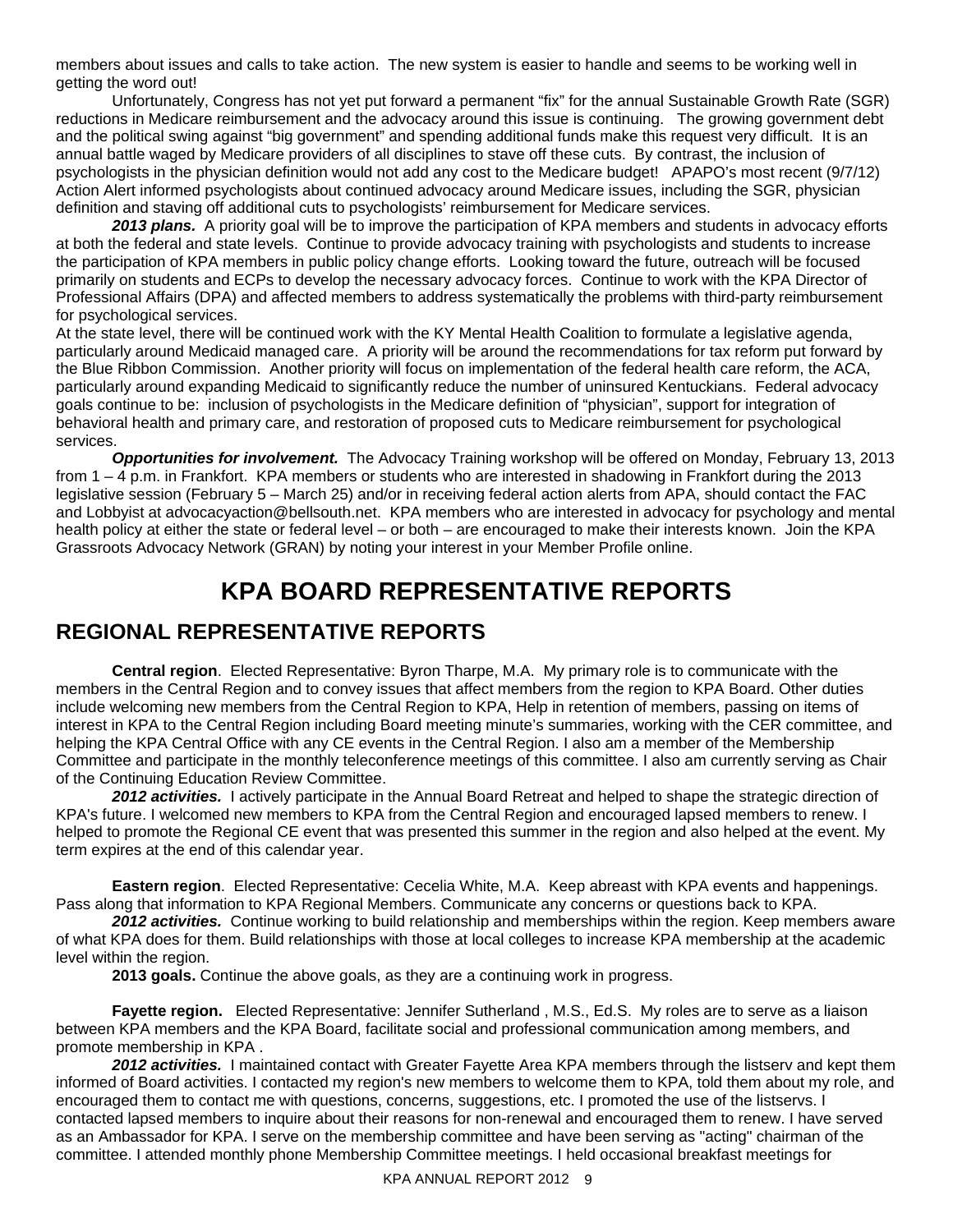child/adolescent practitioners in our region. I hosted our ever popular social gathering for region members at Michael and Helena DiBiasi's home. I started a monthly peer supervision group. I attended the yearly Board Retreat.

2013 goals. I plan to continue maintaining contact with KPA members in my area and keep them informed of Board activities. I will continue promoting membership in KPA by welcoming new members and contacting lapsed members. I will attend monthly membership meetings. I will continue to hold child/adolescent breakfast meetings and monthly peer supervision meetings as long as the interest continues. There will be another social gathering in 2013! I am looking forward to attending the Board Retreat

**Greater Jefferson region**. Elected Representative: Sam Stodghill, Psy.D. The primary purpose of my role is to communicate with members in the Greater Jefferson Region area and learn about the predominant issues that affect them, and then convey these issues to the KPA Board. Other duties include assisting with retention and recruitment of members in this region, publicizing "announcements of interest" for members in our area, working with the KPA Ambassador Program. I also participate as a member of the Membership Committee via monthly teleconferences and attend the quarterly Board meetings.

*2012 activities.* I participated in the quarterly Board meetings. I welcomed new members to the region and encouraged those members that had let their membership lapse to renew. I have also contacted potential members and invited them to join. I fielded emails and phone calls from region members regarding individual concerns. I helped promote KPA sponsored events and communicated with regional membership via email. I conducted a brief online survey of the Region's members to help understand priority concerns. I have begun planning a social event for early 2013.

*2013 goals.* Continue activity in areas above and complete at least one social event.

**Northern region.** Elected Representative: David Olson, Ph.D. My primary purpose is to serve as a voice for the membership for the northern region and to communicate the activities of the board to the membership. In addition, I serve on the Membership Committee.

*2012 activities.* The goal of contacting and information sharing with new and existing members was met through personal emails and use of the listserv. Several new Northern Members were recruited, contributed to the membership brochure, and lapsed members were contacted in attempt to increase retention within the region. Northern member concerns or issues were communicated to KPA leadership and collaborated with the Membership Committee to identify possible solutions. Several Northern Region members agreed to present CE workshops this year on topics ranging from Ethics, ADHD treatment and assessment, and psychotherapy.

*2013 goals.* Maintain contact with Northern members and seek their input regarding issues of concern to the profession. Continue to identify and recruit potential members within the region and welcome new members to the organization. Determine interest in attending continuing education workshops presented within our region.

**Western region.** Elected Representative: Bernie Bettinelli, Ed.D. To represent and advocate for the geographically disenfranchised KPA members in Western Kentucky. My role is similar to my full-time role as an academic: to recruit and retain new prospects.

*2012 activities.* Have participated in monthly Membership Committee conference calls and have participated in quarterly meetings with other members of the Membership Committee. Have welcomed new KPA members in the region and attempted to follow-up with lapsed members. Have tried to generate interest in KPA activities via the listserv. Made a pitch at the Spring Academic Conference for more KPA Ambassadors. Used the listserv to try to achieve greater member participation at KPA events such as the Academic Conference and the (very excellent) Diversity Conference. Advocated at Board meetings for more consideration of the travel and expenses incurred by members from the Western Region when they participate in statewide events. Participated in a few social events w/ Owensboro area psychologists. Still in the planning stages for a social event for far Western KY colleagues.

*2013 goals.* Increased efforts to recruit new KPA members, especially in the colleges, universities, and CMHC's. Work towards a CE event in the Western Region. Plan more social events in the Western and far-Western Regions.

# **Interest Section Representative Reports**

*NOTE: The five KPA Interest Sections with the largest membership at the time of Board elections will be entitled to elected representation on the KPA Board of Directors. For 2011, the five interest sections with elected board representation are: Child/Adolescent, Clinical, Education and Training, Forensic, and Health.* 

**Child/Adolescent Interest Section.** Elected Representative: Dan Florell, Ph.D. The Child/Adolescent Interest Group is focused on advocating for the interests of practitioners who work with children and adolescents. It also focuses on advocating for child and adolescent mental health issues.

*2012 activities.* The group helped sponsor a CE event in the spring and maintained an active listserv. In the fall, work was started on a needs assessment for private practitioners with the clinical interest group.

2013 goals. The goals for 2013 are to complete the private practitioner needs assessment and start having resources developed that will meet those needs. In addition, maintaining the listserv and looking for sponsoring more CE events will be high priorities.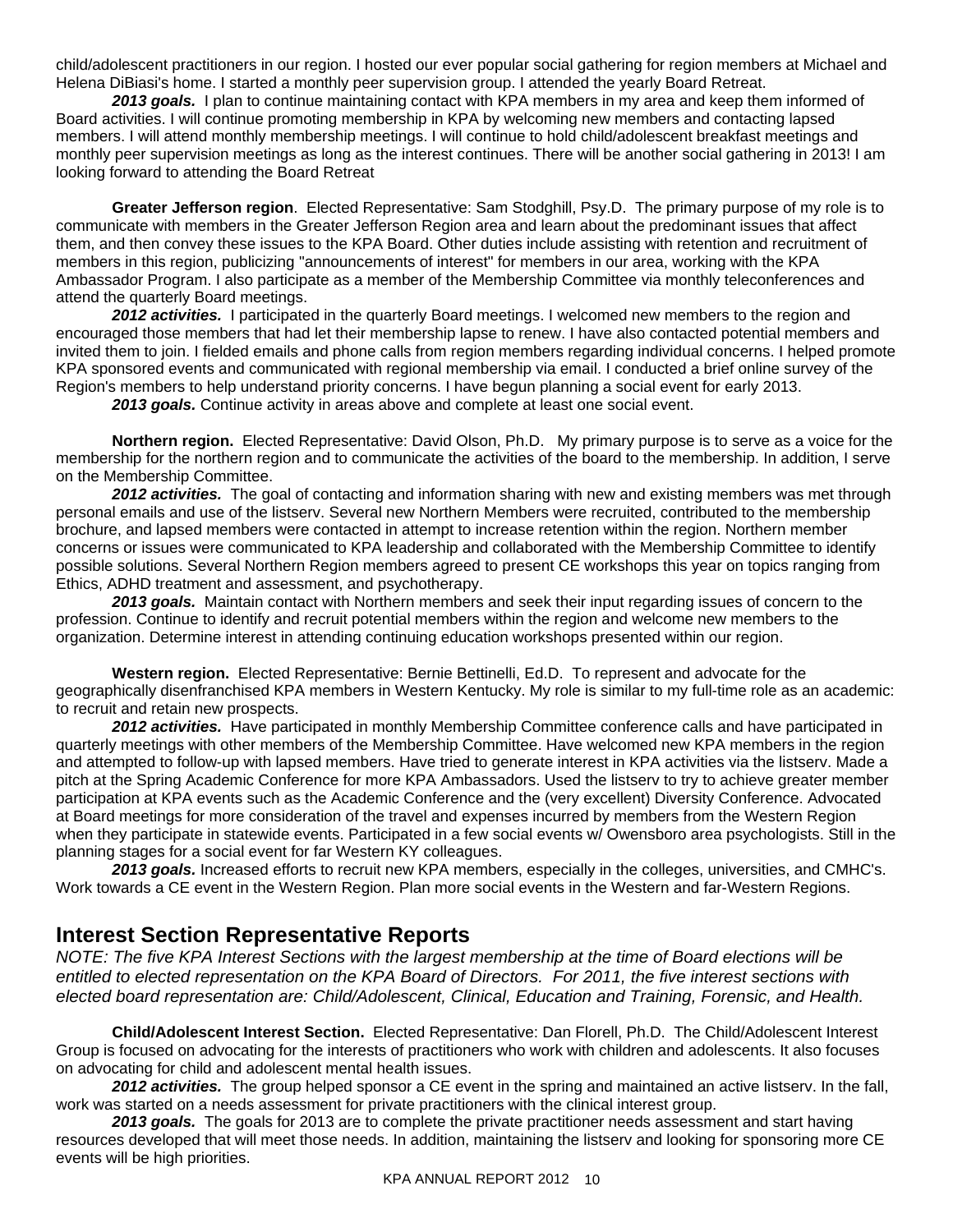**Clinical Interest Section.** Elected Representative: Georgeann Stamper Brown, Ph.D. My role as the Clinical Interest Representative is to serve the diverse and focused needs of the members of the Clinical Interest Section to the KPA board.

*2012 activities.* My 2012 Goals were to listen to the needs of the Clinical Interest Members and to help provide a forum where resources and input could be shared among members. I strive to stay connected with members of the Clinical Interest section through the clinical list-serve and attending multiple KPA events. This year, I responded to any questions or concerns brought forward to me. I asked for members' input on multiple issues, including what C.E.s they would like to see offered. I promoted KPA events. I conducted needs assessments. I hope I have helped foster a place on the list-serve where psychologists can ask questions of one another, voice their concerns, ask for help and resources, and connect with other professionals across the state. I have attended all KPA quarterly meetings, as well as the KPA board retreat, multiple Fayette County Peer Supervision meetings, and several KPA Continuing Education events. I helped to plan the Fayette County KPA Social with Jennifer Sutherland. Recently, the Clinical Interest section has taken a special focus on providing a resource for psychologists wanting to start private practices. As the Board Representative, my role is to conduct a needs assessment with members, to find out what resources members need the most in starting their private practice. I will also help organize a Task Force of psychologists, that will aid in creating this resource.

*2013 goals.* This year, I hope to continue to represent and serve the needs of the Clinical Interest members. I would like to connect more to members by attending more KPA events, sending out more communication over the listserve, and welcoming members more personally. I would like to help collect members' input that will influence continuing education offerings and other resources provided by KPA. I would like to continue in my work on the Private Practice Task-Force, in helping to provide a resource that would be of high value to members of the Clinical Interest Section. Specifically, I will conduct a needs assessment in this area, help to guide the Task Force, and help to decide on specific formatting/content to be included in the resource. I would like to be prepared to help in any way needed, that will help the individual and collective needs of members of this Interest Section.

**Community & Public Service Interest Section.** The position of Coordinator of the Community and Public Service Interest Section is currently vacant. If you have an interest in this position, or would like to make a nomination for appointment, please contact 2013 KPA Board President, Felicia Smith, Ph.D.

**Developmental Disabilities Interest Section.** Appointed Representative: Stan Bittman, Ph.D.

**Education and Training Interest Section.** Elected Representative: Danelle Stevens-Watkins, Ph.D. As the Education & Training Director I participated in the planning of several education and training events during 2012: the 2012 Spring Academic Conference, presented at the 2012 State Convention and assisted in planning for the well received 2012 KPA Diversity Conference. I forwarded communications to interest section members regarding changes with APA Council on Accreditation. I also solicited ideas for the state convention from members of the interest section. Lastly, I participated in discussions with the academic conference planning committee after the 2012 conference.

*2012 activities.* Accomplishments for 2012 include the Spring Academic Conference and the first KPA Diversity Conference. I was also selected to represent KPA as the diversity delegate from Kentucky at the APA state leadership conference in March 2012.

*2013 goals.* I will complete my two-year term in December 2012. I will maintain my activities with the KPA Diversity Committee and I will continue to work to recruit diverse members to KPA.

#### **Forensic Interest Section.** Elected Representative: Kelli Marvin, Ph.D.

*2012 activities.* Nominations for sub-representatives were requested through the listserv. Sub-reps have been identified in the domains of Criminal Forensics/Risk Assessment, Forensic Ethics, Psychometrics, and Family Law. Nominations for sub-reps in juvenile, correctional, and some other civil domains are still being solicited. The sub-reps will be charged with the responsibility of collecting and screening articles in their respective area of expertise, as well as will be available to serve as a resource for FIS members.

Collection of articles for the online literature resource is well underway. Seminal documents in Forensic Ethics, Family Law, Psychometrics in Court Settings, Child Custody, and Evaluation of Child Sex Abuse Allegations have been collected and are in the process of being screened and organized. These articles should be ready for posting by January of 2013. Articles in Criminal, Correctional, and some civil domains will forensics will be collected at such time sub-representatives can be identified to assume the responsibility of generating and screening articles for posting.

An Advanced Peer Consultation group was formed in 2012 for those psychologists who routinely submit child access/custody evaluations for the Court. Following approximately a year of group solidification, the possibility of rotating advanced group members to host orientation and supervision groups for less experienced FIS members will be explored. The possibility of twice annual FIS section meetings was explored through the list serv. Owing to the geographical separation of the members, a once-annual meeting, to coincide with KPA convention was determined to be most prudent. The 2012 meeting will be/was held at the Blue Horse, in the convention hotel.

A 2013 Forensics Continuing Education day was planned. Indeed, presenters had been identified and topics proposed. However, event planning came to an abrupt halt as it came to my attention that a nationally well-respected forensics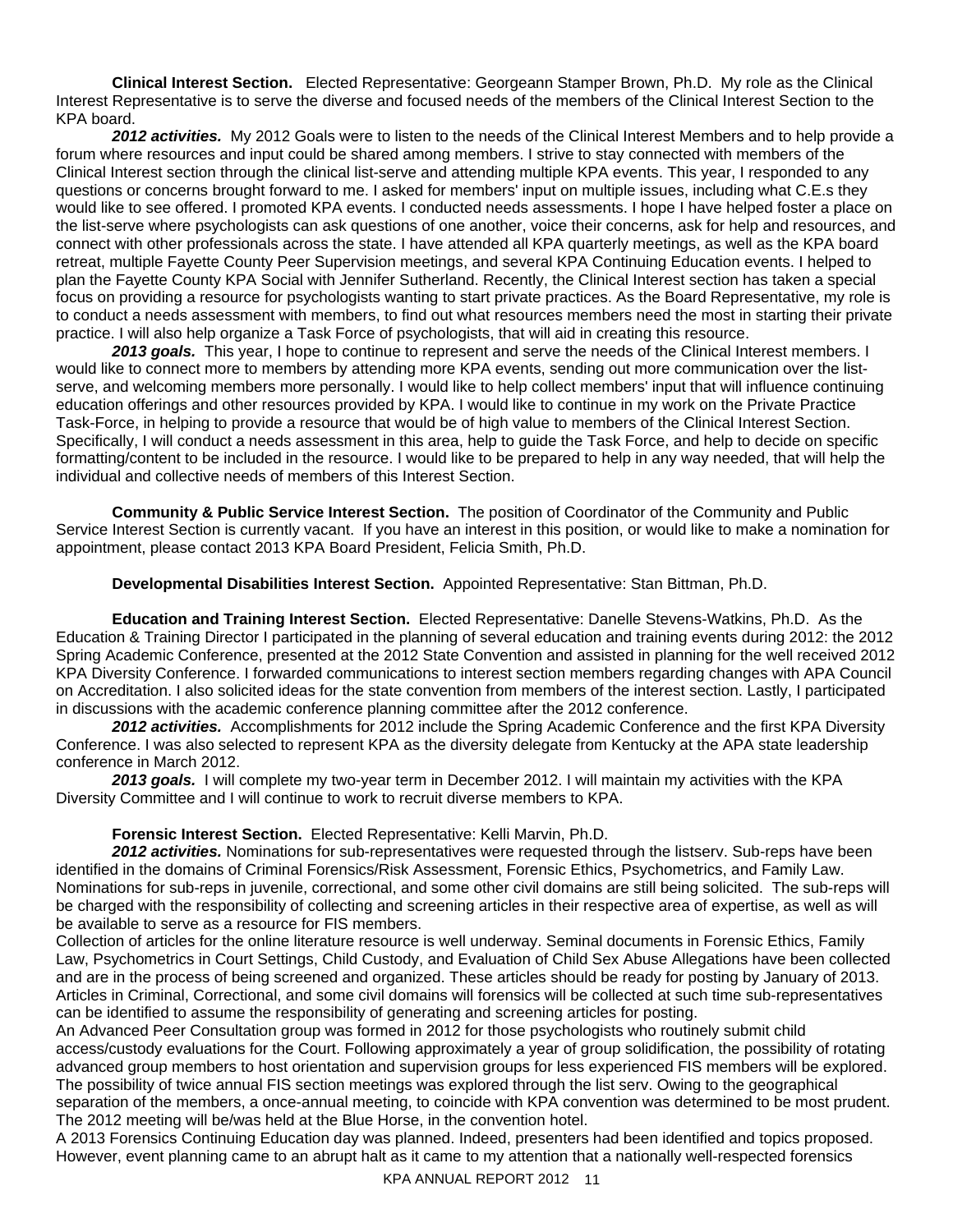education organization was hosting a conference in Louisville in the spring of 2013. As such, a KPA-sponsored forensic CE day will be planned for 2014.

*2013 Goals.* Online posting of seminal literature, organized by forensic sub-domains, in January of 2013, for access by all FIS section members. Of course, the underlying goal of the FIS is to increase the statewide competency of psychological reports submitted to the Court by fostering best-practice evaluation and report writing skills of FIS members. In pursuit of this goal, best practice CE workshops will be offered at the annual convention, the advanced peer consultation group will continue to meet, and access to an evolving online literature resource will allow interest section members to easily access information on a given topic.

**Health Psychology Interest Section.** Elected Representative: Amanda Merchant, Ph.D. To represent the interests of health psychologists in the state at board meetings and to promote education, communication, and advocacy among members.

*2012 activities.* Organized 2nd annual Health Psychology Spring training in Lexington which included presentations on pediatric pain, diabetes management, and business aspects of health psychology. Health psychology presentations included in annual conference. Attended board meetings and managed listserve.

*2013 goals.* Continue to organize annual health psychology training. Manage listserve and attend board meetings. Increase communication on healthcare changes on the listserve and how this affects health psychologists.

**Rural Interest Section.** Appointed Representative: Brenda Hughes, Ph.D. **Science and Research Interest Section.** Appointed Representative: Jamie Studts, Ph.D.

# **KPA Member Category Board Representative Reports**

**Academic Representative.** Elected Representative: Arthur Nonneman, Ph.D. The role of the academic representative is to represent the interests of academic members to the KPA Board, and to serve as a liaison and resource for academic members.

*2012 activities.* The 2012 goals to expand programming for students and faculty at the KPAF Spring Academic Conference (SAC) and to increase student membership in KPA were met and will recur as 2013 goals. The size and quality of the KPAF Spring Academic Conference continue to increase, and evaluations of the 2012 conference were extremely positive. Articles in the KPA Newsletter and e-Newsletter summarized the results and listed the various academic awards for 2012. Participation by academic institutions in the western part of the state continue to lag all other regions. In an effort to determine why this is true and how we might make SAC more attractive to faculty and students from institutions that have not participated, Rich Lewine created a survey. The results indicate that the primary issue is lack of knowledge about SAC, not a belief that SAC lacks value. Another new program targeting the needs of academic institutions is the KPAF Research Colloquium Travel Award. This newly created program was announced at the 2012 SAC and in the most recent KPA Newsletter and e-Newsletter. I have contacted some former KPA members whose academic membership has lapsed. None have expressed dissatisfaction with KPA. Their membership lapsed because of retirement, career change, or movement out of Kentucky.

*2013 goals.* Expanded programming at the 2013 KPAF Spring Academic Conference for faculty and students and increased academic membership in KPA continue as goals for 2013. Recruitment of members for the 2013 SAC Planning Committee and initial planning for the conference have begun. The conference will be hosted by U. of L. on March 30, 2013. I will continue to contact chairs of psychology programs at institutions that have not participated in SAC to insure that they are aware of the opportunities provided for their faculty and students and to encourage membership in KPA. I plan to assess the effectiveness of the new KPAF Research Colloquium Travel Award program for meeting the needs of psychology programs and for increasing academic membership in KPA. Academic members whose KPA membership has lapsed will be encouraged to renew their membership, if appropriate.

*Additional Comments.* I would welcome feedback concerning ways we might make the 2013 KPAF Spring Academic Conference even more valuable or attractive to students and faculty and/or ways we might increase academic membership in KPA.

**KPA Graduate Students (KPAGS) Representative.** Elected Representative: Donna Price, M.A. My goal is to assure that the needs of Kentucky's graduate students are presented to the KPA Board in a timely and professional manner. I will also serve as an ambassador for KPAGS, recruiting new members and representing KPAGS at community and professional events throughout the state.

*2012 activities.* Recruited and welcomed new KPAGS members. Built up Facebook 'likes' so that it is easier to keep members informed of upcoming events.

2013 goals. Build attendance at the SAC by recruiting graduate and undergraduate attendees. Continue to recruit new members by reaching out to graduate psychology programs across the state.

*Additional Comments.* We are open to new members.

**Master's Representative.** Elected Representative: Debborah M. Arnold, M.A.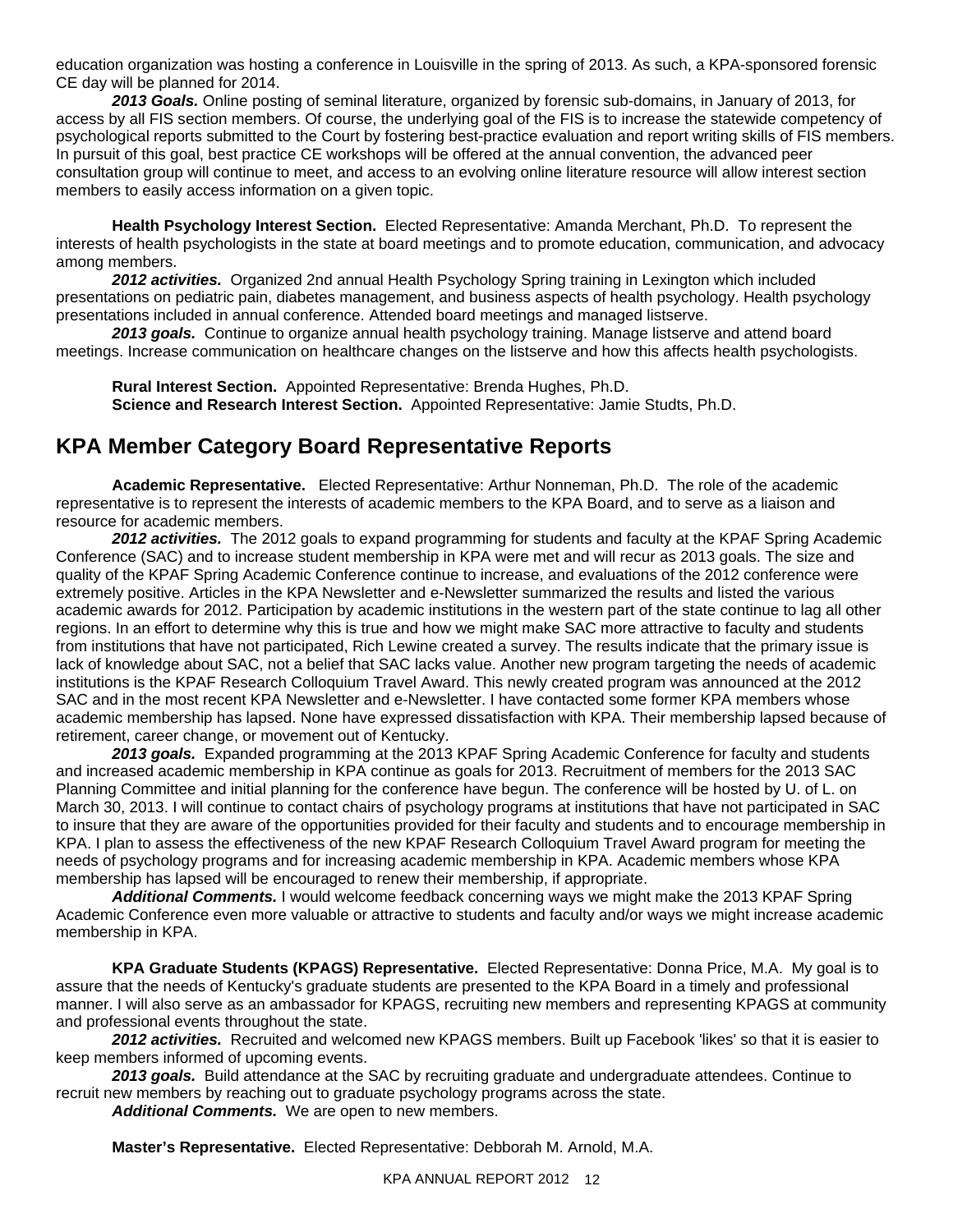# **KPA COMMITTEE AND LIAISON REPORTS**

# **Committees**

**Bylaws Review Committee** (ad hoc). Chair: Stanley Bittman, Ph.D.

**Communications Committee.** Chair: Sarah Shelton, Psy.D., MPH Members: Rachel Cummins, ABD, Kristy Kilcoyne, Psy.D., and Sean Reilley, Ph.D.

*Overview.* The Communications Committee of KPA serves to distribute current and accurate information and to facilitate dialog among the organization as a whole, its divisions, and its members. This is achieved through creating, editing, and disseminating print and electronic media, including the KPA E-Newsletter, KPA's flagship periodical (The Kentucky Psychologist), and overseeing and updating website content and utilizing KPA list servs as appropriate. The Committee is also active in marketing and public relations activities. This committee meets quarterly via teleconference with interim communication through email. All levels of KPA memberships are eligible to participate on this committee, which operates under the guidance of an appointed Chair. This committee is overseen by by the KPA Board and its actions are subject to Board approval. As Chair of the Communications Committee, I work closely with Sean Reilley, Editor of the Kentucky Psychologist and the monthly KPA e-newsletters, attend the KPA Board Meetings, Organize and Conduct the Committee Meetings, and Initiate and Oversee collaborative activities with the leaders of other KPA Committee Groups, Task Forces, Sections, etc. I also respond to communications related activity requests from the KPA Executive Director and Board Officers.

*2012 activities.* The KPA Communications Committee description was created earlier in the year and officially adopted at the October 2012 KPA Board Meeting Recruitment of new KPA Communications Members throughout the year via announcements in KPA e-newsletter and personal contacts. The quarterly print newsletter, The Kentucky Psychologist, and the monthly KPA e-newsletter edited by Sean Reilley, Committee Member, were published successfully on schedule each time with quality content and positive feedback. Regular Committee meetings conducted by telephone and email. The Chair attended KPA Board Meetings (Oct and Dec 2012) Quarterly and Annual Reports completed and submitted by Chair (Shelton) Successful Collaboration with Early Career Psychologists Mentorship Program (article highlighting program benefits written by Communications Committee Members (Shelton and Cummins with input from Dr. Willis, Mentorship Program Chair) and published in the August edition of the Kentucky Psychologist) Successful Collaboration with the Clinical Psychology Special Interest Group/Private Practice Task Force. Needs assessment developed in the form of published Q&A in the October KPA e-newsletter. Successful Collaboration with the Disaster Response Committee. Call for involvement co-written by Shelton and Hindman and published in the November KPA enewsletter. One Committee Member (Shelton) provided a KPA education/membership event in cooperation with the KPA Ambassador Program at Midcontinent University in Paducah, KY in November 2012. One Committee Member (Shelton) participated in the "Let's Talk" Stan Frager Radio Show in April 2012. Met with Leslie Proasi in November 2012 regarding website content and clarifying/increasing the role of the Communications Committee in website related activities. Collaborated with the KPA Executive Director regarding comparisons of state organization listserve policies in order to strengthen acceptance of current KPA listserve policies or to modify as needed (ongoing project). Successful collaboration between the National Register of Health Service Providers in Psychology and the KPA Clinical Interest Section Group, KPA Early Career Psychologist Group, and the KPA Health Psychology Group concerning opportunity for NR credentialing scholarships.

2013 goals. The Communications Committee has collaboration activities currently IN PROGRESS with multiple KPA factions that will spill over into the new year, including: Forensic Psychology Interest Section Group Health Psychology Interest Section Group Psychopharmacology Task Force Diversity Committee The Communications Committee has collaboration activities PLANNED for the upcoming year with each Regional group of KPA via cooperation with their current and newly elected Representatives. Previously successful collaborations from 2012 with KPA groups/committees/task forces, etc. will be revisited for a repeat or revised activity in 2013. In cooperation with the KPA Ambassador Program, a KPA educational/membership oriented event (by Shelton) is scheduled at Murray State University in the spring of 2013. Ongoing project with KPA Executive Director concerning state organization listserve policies will be completed in 2013. Ongoing project with Leslie Proasi concerning Communications Committee's role in website content and activities will conclude, resulting in increase involvement from the Communications Committee members regarding the KPA website in 2013. All routine Communications Committee activities (regular meetings, KPA print newsletter, e-newsletter, Committee Chair quarterly and annual reports, attendance at KPA Board Meetings and responsive action to requests from KPA Executive Director and Board Officers) will recur in the new year.

*Additional Comments.* The Communications Committee could benefit from the addition of new members. I have very much enjoyed serving in the role of Communications Committee Chair for 2012. I believe the Committee has made several valuable contributions concerning KPA communications both internal and external, and I am excited about several collaborative projects with various KPA groups and external organizations that are planned or are currently in progress. I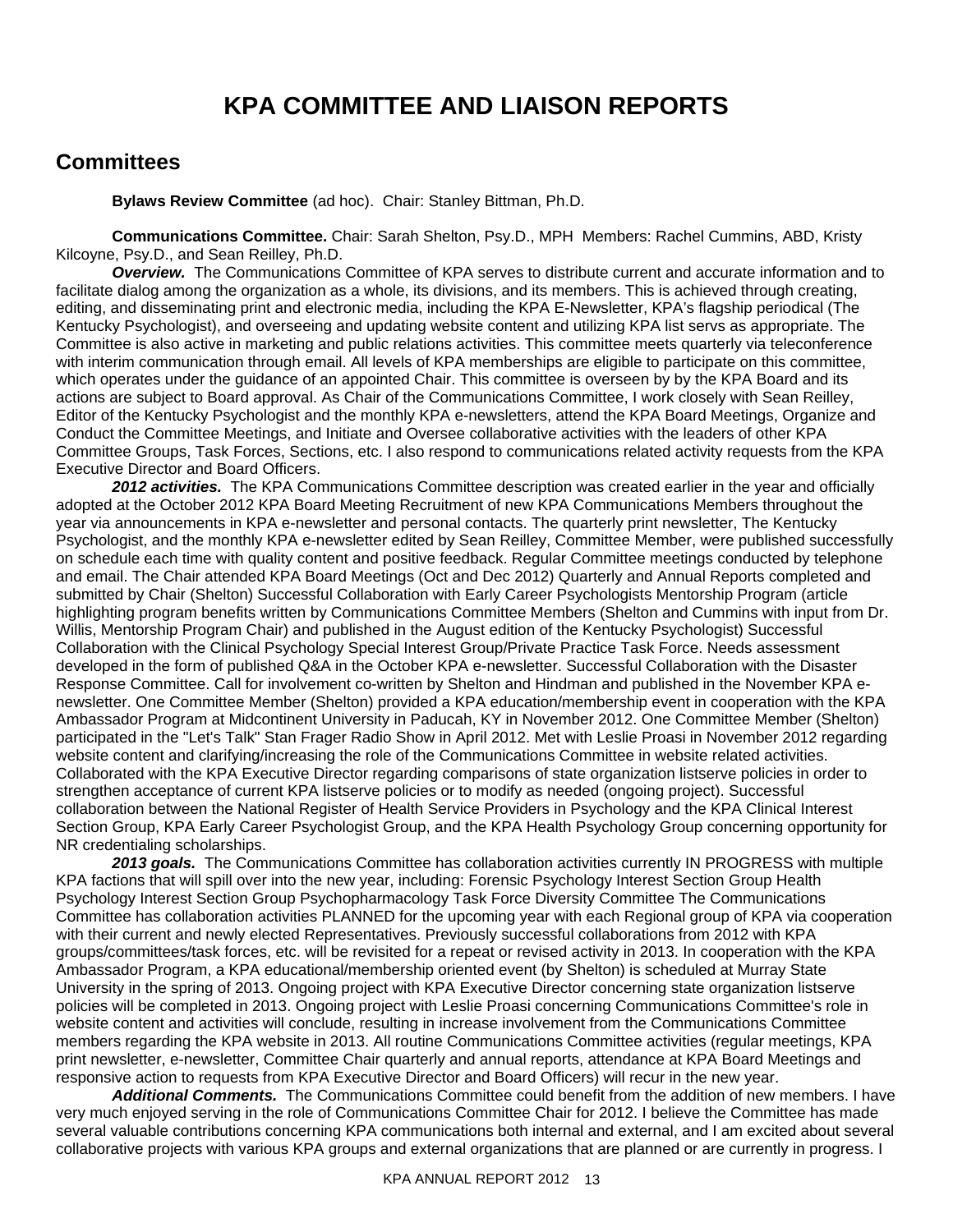hope to be re-appointed for the 2013 year, so that progress on these ongoing and planned endeavors can occur efficiently, effectively, and seamlessly. Dr. Sarah Shelton

**Continuing Education Program Development Committee.** Chair: Joseph Edwards, Psy.D. Members: Laurie Grimes, Ph.D. Katy Bradley, Ph.D. David Katz, Psy.D. Amy Teeple, Psy.D. Lisa Cheney, Psy.D. Steve Stratton, Ph.D. Jennifer Day, Psy.D. Venice Anderson, (Spalding student member) Laura Smalley, (Spalding student member) Jenny Petrie, (U of L student member)

*Overview.* Our committee is responsible for planning all continuing education events for KPA (outside the annual KPA Convention or special events planned by a special subcommittee).

*2012 activities.* For 2012, 74 hours of quality CE are/were available for KPA and non-KPA members. This includes webinar CE offerings. From January - August 24, 2012, 509 psychologists, 192 non-psychologists, 76 students = a grand total of 784 attendees have participated in these CE events. These offerings have generated \$35,838.50 and after expenses yielded a profit of \$22,945.77 for KPA, so far for 2012. It is anticipated that another 2-4 thousand dollars will be generated through the upcoming CE events in 2012. This is close, but is anticipated to fall slightly below our budgeted income of \$29,410. 14 Additional, CE's are being offered from September 19 - October 17th. The committee is pleased with the variety and quality of CE offerings for 2012. The two biggest income events for 2012 were the Diversity Conference (which was coordinated by a special committee) and the Business of Practice Conference, which was the 2nd one of it's kind put on by KPA. We are pleased that we have come close to meeting our targeted net income. While the CEPD Committee plans these events, it is only with the help and support of central office that these events can take place--as they develop and distribute the speaker contacts, the contracts with hotels & meeting facilities, collect, process and track the income--so THANKS for a job well done Leslie and Sarah!

*2013 goals and upcoming events.* In 2013, we have developed an awesome schedule of CE events. In January Dr. Gary Greenberg will be doing an update on the soon to be published DSM-V. Our big speaker is Dr. Pat Crittenden, an attachment theorist and clinician who will be doing a 2 day presentation - the first day on her model of Attachment Disorder and day 2 on the application of her model related to various disorders and populations. This will kickoff the 2013 Webinar Series on Attachment with some of the leading Attachment experts (national and international). APAIT will return to offer a Risk Management workshop (good for a 15% 2 year discount on APAIT malpractice insurance). We are planning to offer workshops related to an update on the Rorschach, Eating Disorders, Chemical Dependency, and Dr. Kelli Marvin will facilitate a Forensic Conference in the spring.

*Additional Comments.* CEPD is a vibrant and quick paced committee, always open to having new members willing to contribute their time and energy to ensure KPA has quality CE events. For more information e-mail Joe Edwards, joeedwards@iglou.com or the KPA office.

**Continuing Education Review Committee.** Chair: Byron Tharpe, M.A. Members: Dwight Auvenshine, Ph.D., Jonathan Cole, Ph.D., Matt Gilbert,M.A., Doug Hindman, Ph.D., and James Smith, M.S.

*Overview.* This committee reviews all proposals for CE submitted to KPA. The members review the submission & attempt to respond promptly.

*2012 activities.* The committee maintained a practice of reviewing proposals promptly, and was overall very successful. The committee remains committed to being mindful of the need to keep our operation within the bounds of KRS 319, with regard to CEU's, as well APA standards.

**2013 goals.** To maintain our efficiency & continue to stay abreast of APA/KBEP policies regarding CE for psychologists.

*Additional Comments.* The committee membership seems stable at present. The KPA membership will be informed of any vacancies for new members. Please notify the KPA office if you would be interested in serving on this committee.

**Diversity Committee.** Chair: Felicia Smith, Ph.D Members: Danelle Stevens-Watkins, Ph.D., and Pat Lefler, Ph.D.

*Overview.* The mission of the diversity committee is as follows: The Kentucky Psychological Association (KPA) Diversity Committee is committed to advancing the integration of cultural sensitivity across the organizational structure and within all KPA initiatives. In accordance with the American Psychological Association and the ethical responsibility of psychologists to strive toward multicultural competence, the Diversity Committee shall work to engage KPA members in recognizing the relevance of diversity in their professional lives and in the future of psychology. In promoting KPA's commitment to diversity, the committee endeavors to (1) Increase the diversity within the membership and leadership of KPA, including but not limited to: ethnicity/race, age, religion/spirituality, sexual orientation, gender, and ability; (2) Develop and execute initiatives that support the awareness and understanding of multiculturalism among the broader community of psychology within the state of Kentucky; and (3) Build and sustain relationships with organizations across the state that share a commitment to promoting multiculturalism. Ultimately, the Diversity Committee seeks to hold diversity at the forefront of the deliberations of KPA, thereby enhancing the cultural sensitivity of all activities of the association.

*2012 activities.* The major accomplishment of the Diversity Committee was the 2012 Diversity Conference. The KPA Foundation sponsored the Diversity Conference, held in April 2012 in Louisville, Kentucky. The energy and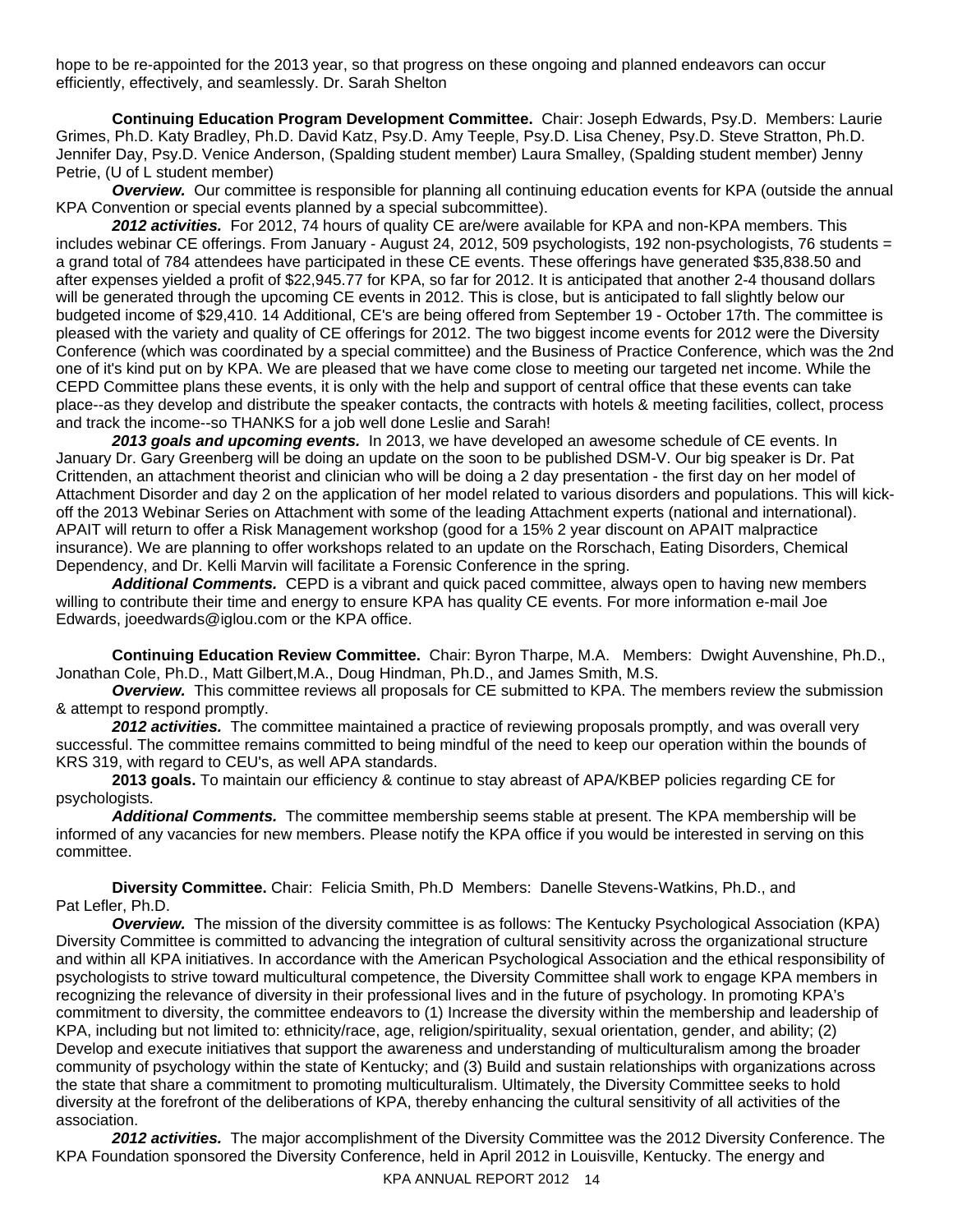enthusiasm surrounding the conference was phenomenal! The featured speaker, APA Past President, Melba Vasquez, Ph.D., and several state-wide experts presented on cultural competency topics in the treatment of LGBTQ, African American, and rural populations. There were a total of 249 attendees including students, clinical practitioners, academics, and administrators from across the state. We are proud to have attracted mental health specialists from a number of clinical disciplines, allowing for wider dissemination of the content shared on these important topics. A 3-month follow-up survey was sent to all participants and we received a 35% response rate. Overall, the vast majority of participants expressed they had "utilized knowledge gained through the conference in their professional activity" and that they had "shared the content from the conference with colleagues and/or administrators in [their] current settings." This feedback suggests that this conference may inform the work of its participants and perhaps the work of others around them. The KPA Diversity Committee led this exciting venture of conference planning, execution, and fundraising. We are pleased that diversity and inclusion will continue to be at the forefront of the work of KPA and the KPA Foundation.

*2013 goals.* Goals for 2013 include recruitment of committee members, encouraging members to join the interest section, and to continue to carry out diversity-related initiatives consistent with the mission of the committee.

**Early Career Psychologists Committee.** Chair: Laura Linebarger, Psy.D.; Vice Chair: Mindy Isaacs, Ph.D. Members: Jennifer Cox, Psy.D., Lois Doan, M.A., Anna Duncan, M.S., Sarah Honaker, PhD, Jemma Rosen-Webb, Psy.D., Jennifer Sanders, M.A., Margaret Sergeant, Ph.D., Heather Willis, Psy.D.

*Overview.* The Early Career Psychologist Committee represents psychologists and master's level clinicians who are KPA members and have earned their degree in the last seven years. The purpose of the committee is to provide support, representation and give voice to issues relevant to ECP's such as encouraging professional development and launching and maintaining career aspirations.

*2012 activities.* The ECP committee has a revolving group of projects. In 2012, we secured an ECP-specific position on the board, welcomed a new committee member, launched the fourth year of the mentorship program, launched a ECP Facebook page as part of KPA's page, welcomed new ECP members to KPA via email, assisted new members in obtaining resources such as licensing and job search sites, and sent a representative to the State Leadership Conference (SLC) as part of the Kentucky delegation where we visited our Congress and House representatives for KY.

2013 goals. We have many goals on our agenda! We'd like to become regular contributors to KPA newsletter, revive the peer supervision group in Louisville, develop an ECP award to recognize contributions of those who are emerging in the field, contribute to the KPA Foundation fundraising group to both support ECP needs and do our part to help, and continue the mentorship program.

**Ethics Committee.** Chair: Kim McClanahan, Ph.D.; Vice-Chair: Sharon Turpin, M.S. Members: Kenneth Lombart Ph.D., Donna Price student rep., Pat Burke Ph.D., Charlie Morgan Ph.D., Cay Shawler M.S., Carmen Ramirez-Walker student rep., Bill Meegan Ph.D. J.J. Graven Ph.D., Joni Caldwell Ph.D.

*Overview.* The Ethics Committee provides the psychologist who has an ethical dilemma with relevant ethical standards to review and possible questions to consider in dealing with the ethical concern. The committee does not provide "advice" on how to proceed nor adjudicates ethical complaints.

*2012 activities.* Triaged and responded to several ethical dilemmas. Participated in the Business of Practice workshop in June and a CE event in July. Wrote articles for newsletter and provided examples of ethical dilemmas for enewletters. Consulted with Jim Oraker (CPA) and Michael Ranney and Michael Schafer(OPA)via emails and phone consultation to further develop our CAP model. The Executive Committee also participated as we further commit our resources toward developing a CAP.

*2013 goals.* Continue to respond to ethical consults in a timely manner. Continue to offer relevant CE events. Continue to work toward implementing a CAP by working with the EC, KPA and the Board.

*Additional Comments.* We would be open to possible new members. We will be accepting 2 new student reps. if our current two leave at the end of this year.

#### **Finance Committee.** Chair: Arthur Shechet, Ph.D.

**Overview.** The Finance Committee submitted a proposal to the KPA Board to adjust the manner in which the limited funds in KPA's longstanding investment account are managed. The Committee proposed that the funds in this atrisk account be moved to an FDIC-insured account and be utilized as reserve funds for short-term use if/when necessary. The proposal included parameters for the use of these funds and protocols to govern authorization of their use. The proposal was accepted by the vote of the Board and the funds have been moved to an insured bank account. Investment of part of these funds in insured short-term investments, such as bank CD's, will be considered going forward.

**Membership Committee.** Acting Chair: Jennifer Sutherland, M.S., Ed.S. Members: Debborah Arnold, M.A., Master's Representative; Byron Tharpe, M.A., Central Region Representative; Cecelia White, M.A., Eastern Region Representative; Sam Stodgehill, Psy.D., Greater Jefferson Region Representative; Bernie Bettinelli, Ed.D., Western Region Representative; David Olson, Ph.D., Northern Region Representative; David Susman, Ph.D.

**Overview.** The Membership Committee is actively engaged through monthly phone conference meetings. Membership Committee reviews KPA Policies related to membership as requested by the Executive Director and provides recommendations. The Membership Committee ensures that new membership applicants have applied for the appropriate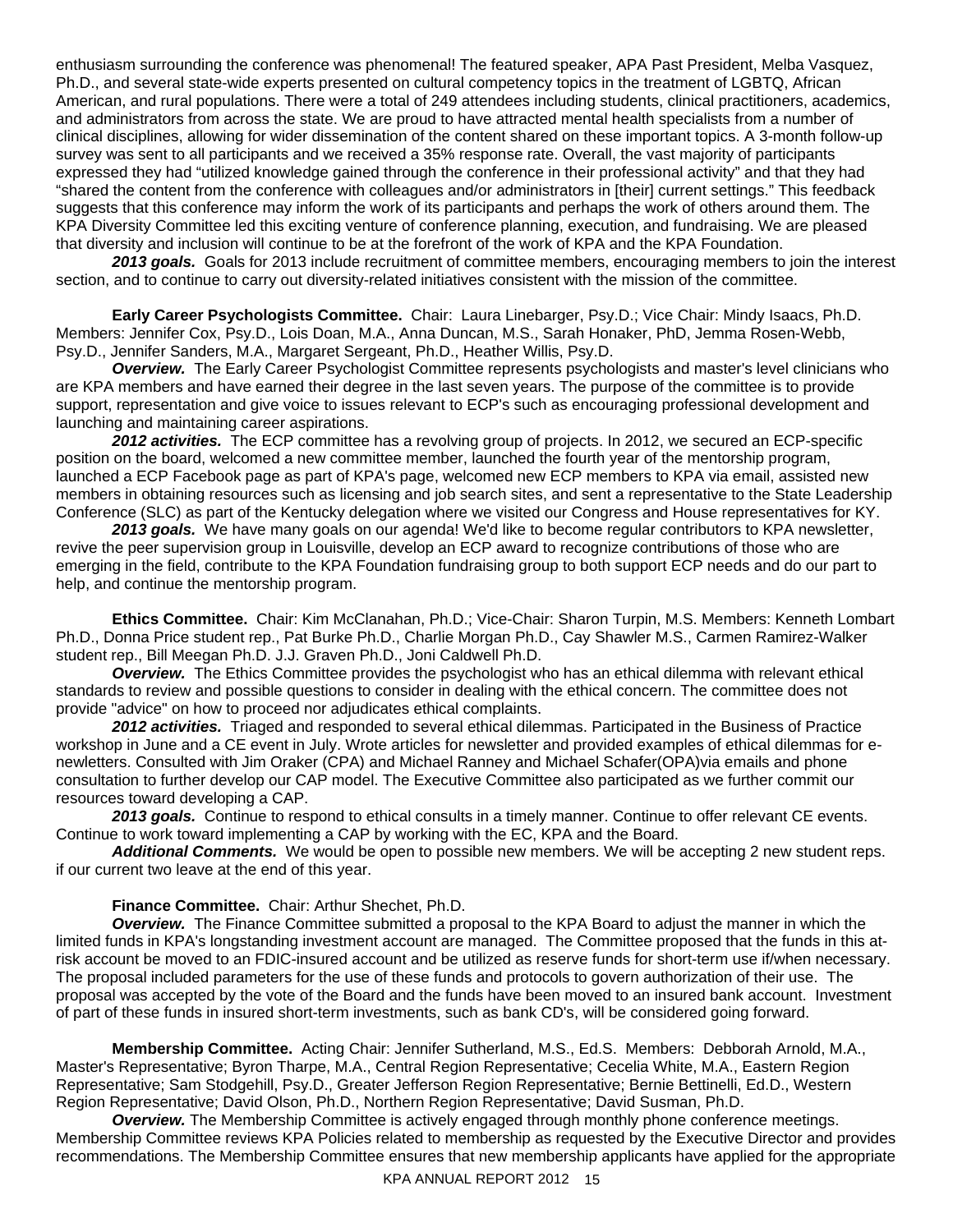category of membership and have met all requirements for membership. Membership Committee contacts new, returning, and lapsed members as identified by central office. Please refer to the Regional Representative reports for specific regional accomplishments and activities.

*2012 activities.* Goal 1: Each Regional Representative will host a minimum of one social event per year. Most regions did have at least one social event in their region. Goal 2: Membership Committee will lead member data mining to enhance target recruitment and member retention. A previous member has agreed to head up this project. Goal 3: Membership Committee will submit for review and approval a revised brochure to enhance recruitment materials. Debborah Arnold provided quotes from the membership survey to be formatted by KPA intern. Goal 4: Membership Committee will continue to facilitate opportunities for KPA members to network with the American Red Cross and the Kentucky Community Crisis Response Board to provide KPA members an avenue to participate in behavioral health responses to disasters and/or critical incidents. KCCRB provided Psychological First Aid Training at no cost to KPA members. KCCRB furnished an informational booth at 2011 Convention and will also for 2012 Convention. KPA members will also be invited to ARC training in December to facilitate additional opportunities for members to get involved in disaster behavioral health services. Goal 5: An increase of 20 full memberships from 9/30/11 to 9/30/2012. This goal was met. Goal 6: Reinstatement of 5 lapsed members from 9/30/11 to 9/30/2012. This goal was met. Goals 7: Identify methods of tracking member retention rates. This goal was met.

*2013 goals.* Goal 1: Each Regional Representative will host at least one social event per year. Goal 2: Membership Committee (a previous committee member) will lead member data mining to enhance target recruitment and member retention—still in process. Goal 3: Membership Committee, with the help of the KPA intern, will have completed the revised brochure/postcard to enhance recruitment materials. Goal 4: Membership Committee will continue to facilitate opportunities for KPA members to network with the American Red Cross and the Kentucky Community Crisis Response Board to provide KPA members an avenue to participate in behavioral health responses to disasters and/or critical incidents. Goal 5: An increase of 15 full memberships from 9/30/12 to 9/30/2013. Goal 6: Reinstatement of 5 lapsed members from 9/30/12 to 9/30/2013. Goal 7: Retain 95% of members from 2011-2012.

*Additional Comments.* We are always open to new members, especially interest section representatives that may have contact with larger groups of members on a regular basis.

# **LIAISONS & TASK FORCES**

**APA Council of Representatives.** Elected representative for Kentucky: Carol Lowery, Ph.D.

**APA Graduate Students (APAGS).** Liaison: Amanda Oerther, M.A. *Overview.* Liaison to APAGS via the Advocacy Coordinating Team *2012 activities.* Attended board meetings and participated with the SAC Planning Committee. *2013 goals.* Continued involvement from the current APAGS State Advocacy Coordinator, Amanda Mitchell

**Disaster Response Network.** Liaison/Coordinator: Douglas Hindman, Ph.D.

*Overview.* The Disaster Response Network (DRN) is APA's program to involve Psychologists in responding to disasters. DRN programs already exist in most states and Psychologists are already responding to local and regional disasters. Kentucky's focus is getting organized and involving more psychologists in disaster response activities.

*2012 activities.* We met our 2012 goals. They were to: 1) Develop detailed information for the KPA website (the details are at KPA.Org > KPA Foundation > Disaster Response); 2) offer CE programs to help psychologists become credentialed for disaster response (22 psychologists attended our reduced-cost, all-day "Psychological First Aid" workshop on May 19), 3) develop a listserv for improved communication (it is in operation).

*2013 goals.* Goals for 2013. 1) Expand outreach to Kentucky Psychologists on Disaster Response opportunities. 2) Clarify legal and financial protections for qualified Kentucky Psychologists responding to disasters.

*Additional Comments.* I would like to communicate with other psychologists interested in disaster response. Contact me at Douglas.Hindman@eku.edu.

**Kentucky Association of Psychology in the Schools (KAPS).** Liaison: Suzanne Rogers, Ph.D.

**Overview.** The purpose and focus of the KAPS liaison is to share information of interest concerning KAPS with KPA members.

**2012 activities.** Goals and accomplishments include an open path of communication between these two organizations; KPA and KAPS. I will gather information from the Executive Committee meeting at the annual KAPS convention that is of interest to KPA and share this information with KPA members.

**2013 goals.** Continue to gather and share information of interest concerning both organizations. The KPA-KAPS liasion provides a method by which these two Kentucky psychology organizations can disseminate information and shared concerns with each other.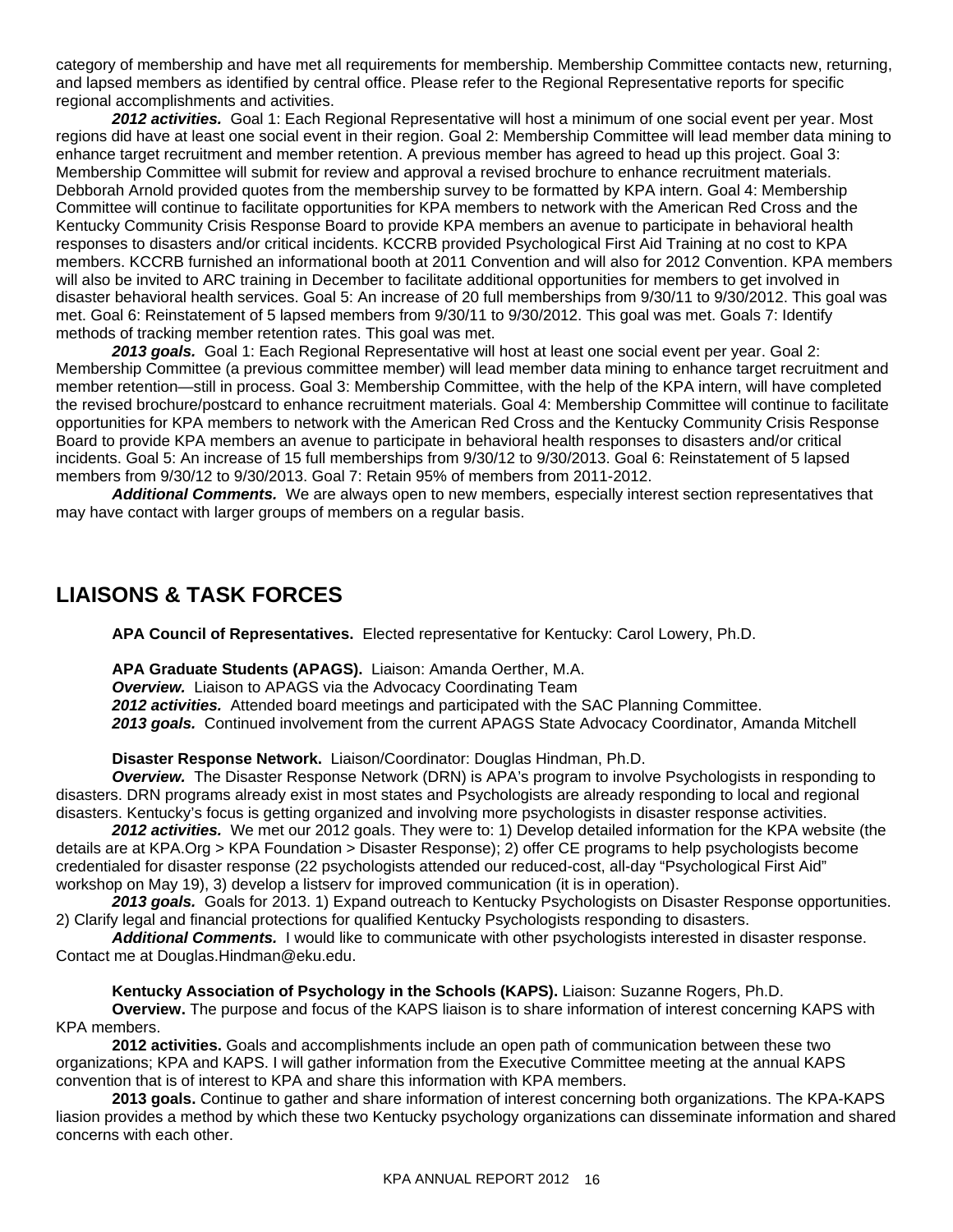#### **Kentucky Mental Health Coalition.** Liaison: Elizabeth W. McKune, Ed.D.

**KPA Ambassadors.** Liaison: David T. Susman, Ph.D.

*Overview.* Founded in 2007, the KPA Ambassadors are the faces of KPA throughout Kentucky who help to spread the news about KPA programs and services. Ambassadors work in coordination with the KPA Membership Committee and the Regional Representatives on the KPA Board. They assist in the recruitment of new members and promote retention of current members.

*2012 activities.* There are approximately 100 Ambassadors statewide, including Doctoral and Master's level members in a variety of applied and academic work settings, early career psychologists, and graduate and undergraduate students. Ambassadors participated in the annual membership recruitment campaign this past year. They helped with organizing regional social events and conducted formal and informal presentations about KPA programs and benefits.

*2013 goals.* Ambassadors will continue to engage in membership recruitment and retention activities and the promotion of KPA's many outstanding services and programs.

*Opportunities.* New Ambassadors are always welcome. If interested, please notify the KPA Office or email David Susman: dsusman@insightbb.com.

**Psychology in the Workplace Network** (formerly known as the Business of Practice Network)**.** Liaison: Howard F. Bracco, Ph.D.

*Overview.* The Psychology in the Workplace Network is designed to optimize factors in the work environment that lead to improved health for individuals. Factors include workplace safety, employee recognition, communication, employee involvement, and workplace flexibility.

 *2012 activities.* Having been appointed as the new chair of the committee I have focused on becoming oriented and am exploring the role of the committee in relation to KPA's strategic plan and goals. I attended the annual meeting of the committee in Chicago as well as the Work and Well-Being Conference hosted by David Ballard Psy.D. MBA.

*2013 goals.* 1. Confirm goals with KPA Leadership. 2. Populate and revitalize committee consistent with above goals. 3. Heighten awareness of psychology in the business community. 4. Examine how psychology may support economic development in communities across the Commonwealth. 5. Reinstitute an active awards program that recognizes businesses committed to creating psychologically healthy workplaces.

*Opportunities for involvement.* If you have an interest in the committee please let me know through the KPA Office or through direct contact. I anticipate activating the committee and its work following the November Annual KPA Convention.

**Psychopharmacology Task Force.** Liaison**:** Lyle Carlson, Ph.D. Members: Brandon C Dennis, Ph.D., Charles Jones, Ph.D., Eric Russ, and Jason King

*Overview.* The purpose of the Task Force is to provide information to the members regarding the status of the pursuit of prescriptive authority for psychologists at the National level. Additionally, the focus is to gather data to determine the collective views of the membership regarding the issue of prescriptive authority for psychologists as it pertains to Kentucky.

*2012 activities.* 1. A comprehensive survey has been prepared to send out to the KPA members to determine perspective and attitudes of the membership regarding the issue of prescriptive authority for psychologists. It will be administered once an informational campaign has been fully developed and distributed to the membership. 2. A series of information papers are being developed to provide information to the membership on the issue of prescriptive authority in an attempt to educate the membership prior to administration of the survey. The information papers include the following: a ) A history of Louisiana, New Mexico, and Guam's passage of RxP for psychologists. (complete) b) A history of RxP in the U.S. Department of Defense and Indian Health Service. (in process) c) Status and history of the legislative efforts in the six states in which RxP legislation was pending in 2011, as well as some history of the nine or so states that have been at it for multiple sessions. (complete) d) Information about training requirements, and associated costs for completing the training to be qualified to prescribe. (in process) e) Information regarding the estimated costs for KPA to pursue RxP for Kentucky psychologists. (complete) f) Information regarding how the pursuit of RxP has affected psychologist/MD relationships in other states? (in process)

*2013 goals.* 1. Complete distribution of educational materials to inform the membership (information papers) 2. Administer the survey.

**Public Education Campaign Committee.** Liaison: Patrick Pössel, Dr. rer. Soc. Member: Nathan Michell, Ph.D. *Overview.* The Public Education Campaign Committees (PECC) have been established in partnership with APA and state associations like the KPA, both as a public service and to educate the public about the value of psychology. To reach these goals, the PECCs use two different tools. First, the PECC coordinates media contacts and reaches out to the media to promote an accurate picture of psychology as profession and psychological services (see our KPA Members in the Media webpage: http://www.kpa.org/displaycommon.cfm?an=1&subarticlenbr=384). Second the PECCs promote campaigns designed by APA to reach out to the public through coordinated events on local and national levels and widereaching media coverage. The most recent campaign focuses on the Mind/Body connection (i.e., obesity, heart disease, and stress) and educates the public about how psychologists can help to fight unhealthy lifestyle forces. APA has not only

KPA ANNUAL REPORT 2012 17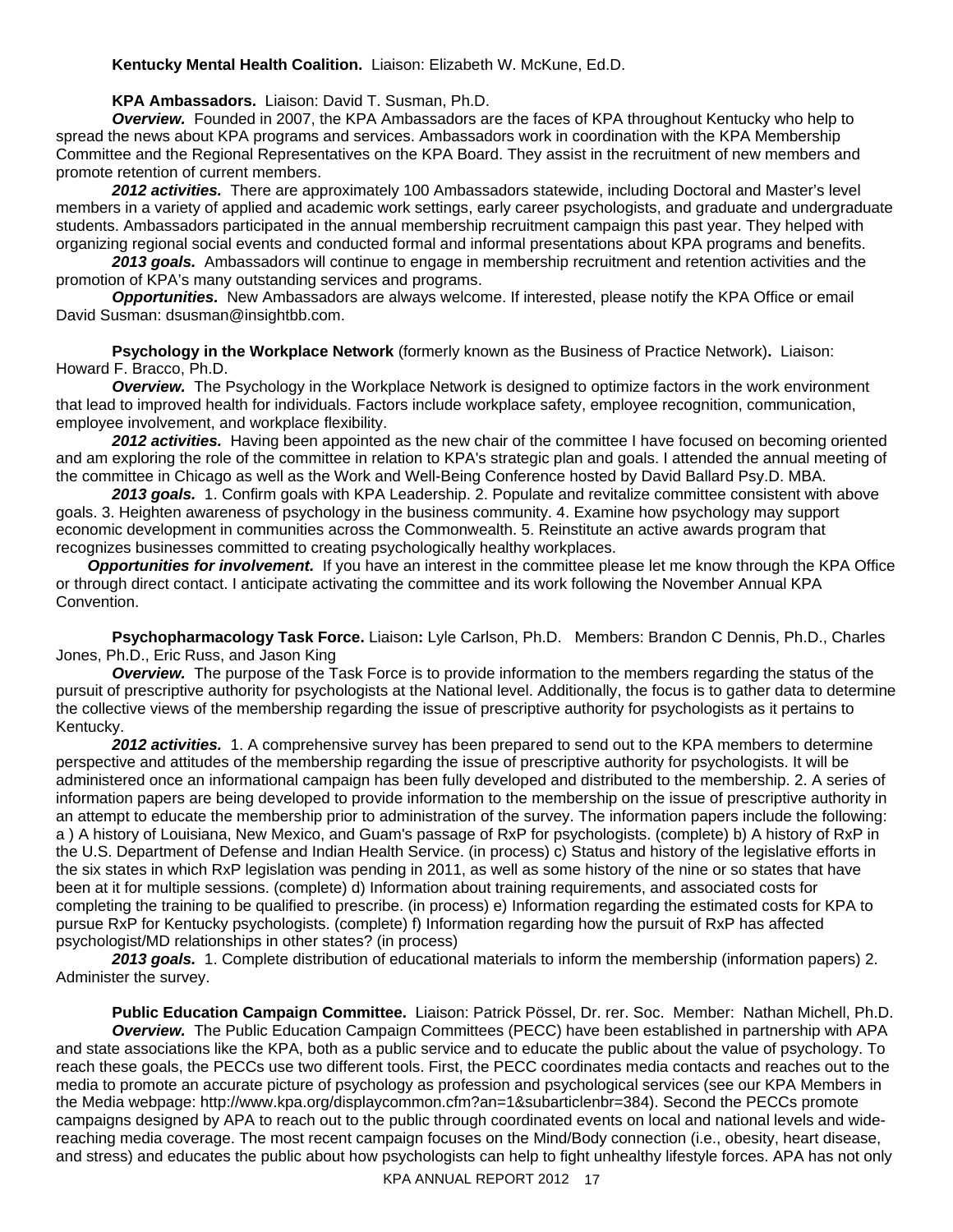developed material (incl. PowerPoint material, tips for discussions with the audience, material to hand out) for short (about 1 hour) presentations but has also partnered with the YMCA allowing PECC Members to give the prepared presentations in their local YMCA facilities.

*2012 activities.* In the year 2011-2012 I placed 14 KPA-Members in the radio show "Let's talk" and 3 KPA-Members in shows of Coxmedia. Further, I an interview with me was published in Allure.

*2013 goals.* 1) Increase the number of active PEC committee members. 2) Expand on the connection to Coxmedia to place more KPA members on their shows. 3) Organize in collaboration with the Ambassador program and local YMCA's the public education campaign.

*Opportunities for involvement.* You probably wonder 'why should I become involved in the PECC?' Although the PECC is not a referral campaign, many colleagues nationwide say that the increased visibility of doing grassroots outreach has provided them with the kind of recognition that has proved helpful in marketing their practice. For example, giving a PowerPoint presentation prepared by APA at your local YMCA opens the door for you to meet people who are interested in seeking psychological support but have not seriously considered the option so far. In addition, you will be able to expand your professional network to other psychologists and organizations throughout the state and nation. Furthermore, you will benefit from the above mentioned material provided by the APA to help with outreach activities and working with the media, including PowerPoint presentations and discussion guides. Finally, many colleagues feel that using their work to help a population in need is in itself very satisfying as they are giving back to their communities. How can you become involved? There are three ways for you to become involved: First, simply inform me by email about all media contacts you have. If available, please provide links or electronic files. KPA currently redesigns its webpage. Part of the new design will be a chronological list of all media contacts KPA members have. This page will allow media representatives and everybody else to learn more about our profession, in general, and the expertise of psychologists in Kentucky, in particular. Furthermore, being listed on this page will raise your recognition within KPA and in the community. Second, send me an email with topics you would be interested to give interviews or write short contributions for newspapers, magazines, or blogs. As the PEC Committee actively seeks contacts to the media, this increases the chance for you and the topics close to your heart to be represented in the media. Third, become PEC Committee Member! This committee will seek and coordinate contacts to media, and other organizations to promote our profession. In addition to the benefits mentioned above, you will be able to expand your professional network to other psychologists and organizations throughout the state and nation. Furthermore, you will benefit from material provided by the APA to help with outreach activities and working with the media, including PowerPoint presentations and discussion guides (e.g., "Healthy Mind and Body…Talk to a Psychologist" "Helping families and communities reverse the trend of childhood obesity"). For example, APA and YMCA established a collaboration to promote healthy behavior. This allows you to reach out to the community by giving a short (about 1 hour) presentation using a PowerPoint presentation prepared by APA in your local YMCA. This opens the door for you to meet people who are interested in seeking psychological support but have not seriously considered the option so far. I would love to get in contact with you to get to know your ideas, learn about your media contacts, and answer all your questions. So please contact me with any concern, comment, idea, or if you simply would like to learn more about the opportunities the PEC offers. I look forward to hearing from you!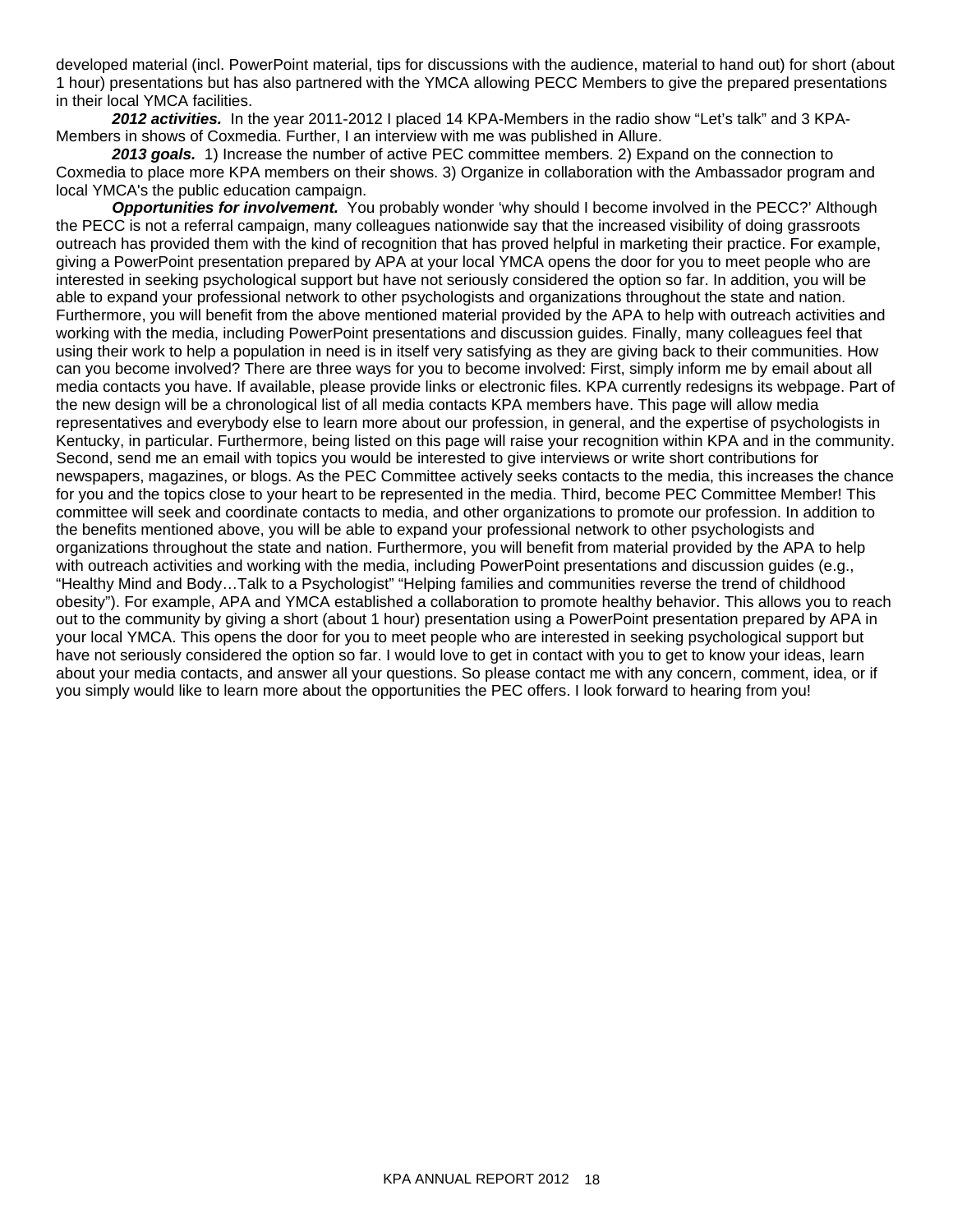# **2012 KPA BOARD OF DIRECTORS**

# **OFFICERS**

President – Joni Caldwell, Ph.D. President-Elect – Felicia Smith, Ph.D. Past President – Martha Wetter, Ph.D. Secretary – Brenda Nash, Ph.D. Treasurer - Carol Lowery, Ph.D.

# **REGIONAL REPRESENTATIVES**

Central – Byron Tharpe, M.A. Eastern – Cecelia White, M.A. Greater Fayette – Jennifer Sutherland, M.S., Ed.S. Greater Jefferson – Sam Stodghill, Psy.D. Northern – David Olson, Ph.D. Western – Bernie Bettinelli, Ed.D.

# **INTEREST SECTION REPRESENTATIVES**

Child – Dan Florell, Ph.D. Clinical – Georgeann Stamper Brown, Ph.D. Education & Training – Danelle Stevens-Watkins, Ph.D. Forensic – Kelli Marvin, Ph.D. Health Psychology – Amanda Merchant, Ph.D.

# **MEMBER CATEGORY REPRESENTATIVES**

Academic – Art Nonneman, Ph.D. Masters – Debborah Arnold, M.A. KPAGS – Donna Price, M.A.

# **APA COUNCIL REPRESENTATIVE**  Carol Lowery, Ph.D.

# **BOARD LIAISONS**

APA Graduate Student – Amanda Mitchell, B.S. Disaster Response Network – Doug Hindman, Ph.D. KY Assoc. of Psychologists in the Schools – Suzanne Rogers, Ph.D. KBEP – Lisa Willner, Ph.D. KY Mental Health Coalition – Liz McKune, Ed.D.

**2012 COMMITTEE CHAIRS**

Bylaws Review – Stanley Bittman, Ph.D. CE Review – Byron Tharpe, M.A. CE Program Development - Joe Edwards, Psy.D. Communications – Sarah Shelton, Psy.D., MPH Convention (2012) – Tammy Hatfield, Psy.D. Diversity – Felicia Smith, Ph.D. Early Career Psychologists – Laura Linebarger, Psy.D. Ethics - Kim McClanahan, Ph.D. Finance – Art Shechet, Ph.D. Membership – Jennifer Sutherland, M.S.,Ed.S.

# **CONSULTANTS, LIAISONS, and TASK FORCES**

Disaster Response Network – Douglas Hindman, Ph.D. FAC/Government Relations – Sheila A. Schuster, Ph.D. KPA Ambassadors – David T. Susman, Ph.D. Legal Resources Consultant – Susan Leavenworth, Ph.D., J.D. Psychopharmacology Task Force – Lyle Carlson, Ph.D. Psychology in the Workplace Network – Howard Bracco, Ph.D. Public Ed Campaign - Patrick Pössel, Dr. rer. soc.

# **KPA STAFF**

Executive Director – Lisa G. Willner, Ph.D. Director of Operations – Leslie M. Proasi Director of Professional Affairs – Liz McKune, Ed.D. Legislative Agent – Sheila A. Schuster, Ph.D. Administrative Assistant – Sarah Burress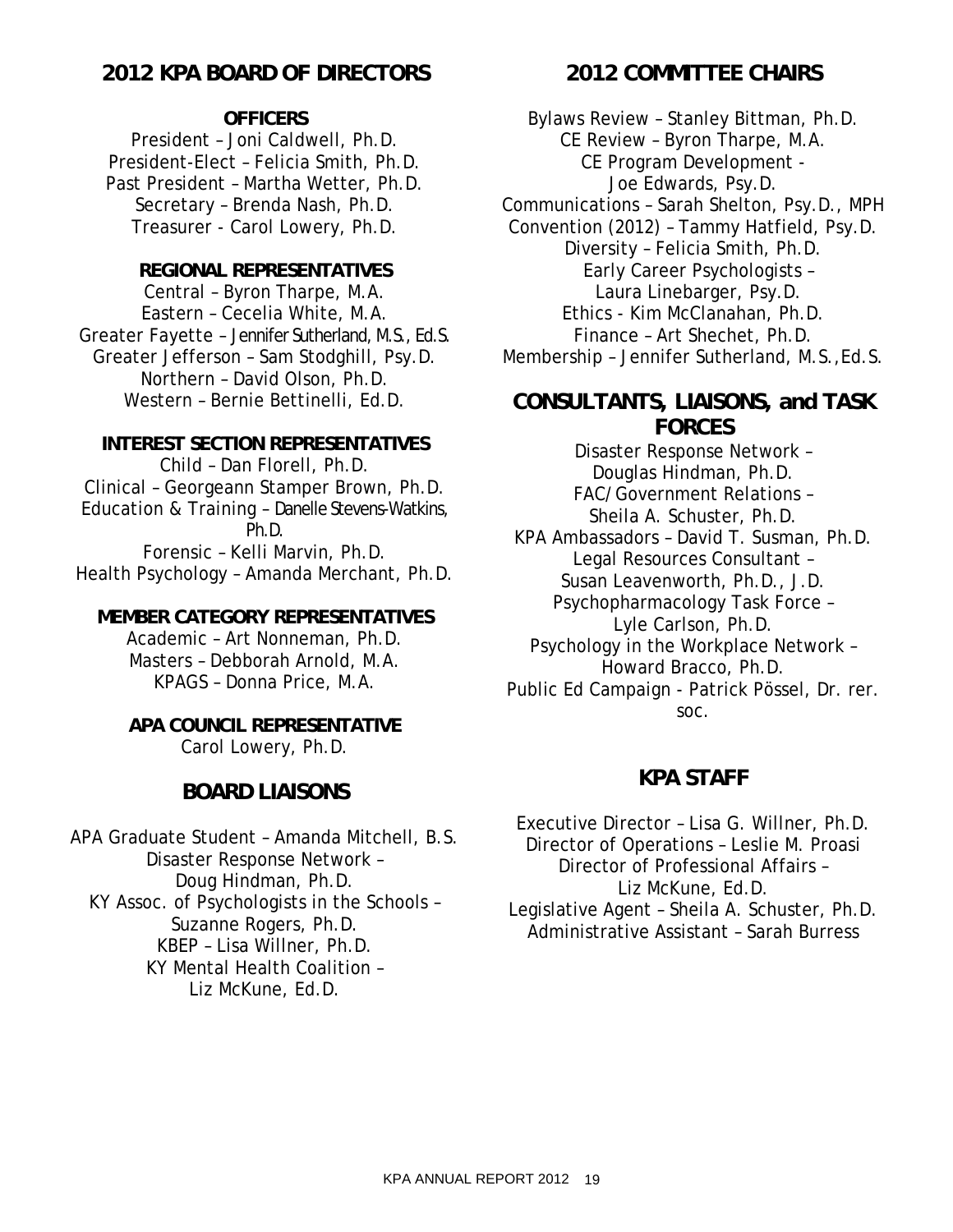# **Welcome KPA New Members**

Joined between 11/01/11 – 10/31/12

# **Academic**

Steven Arthur, Ph.D Stephanie Budge, Ph.D. Cynthia Jackson, M.S. Patricia Long, Ph.D. Monnica Williams, Ph.D.

## **Doctoral**

Lindsay Armitage, Psy.D. Bonnie Bowers, Ph.D. Kathryn Bradley, Psy.D. Karel Disponett, Ph.D. Anne Hammon, Psy.D. Melissa Hayden, Psy.D. Lindsey Jasinski, Ph.D. Kathleen Kirby, Ed.D., Ph.D. Brighid Kleinman, Ph.D. Warren Lambert, III, Ph.D. Steven Mangine, Ph.D.

## **Postdoctoral**

Lauren Boyer Kristen McCrary, Psy.D. Joshua Smith, Psy.D.

## **Graduate Students**

Melissa Ames, M.A. Rebecca Apseloff, M.A. Yadira Baez-Lockard, M.A. Alexandra Bea Jamie Bloyd Bradley Boivin, M.S. Alissa Briggs, M.Ed. Mark Charles, M.S. Jennifer Cook Hunter Cook, B.A. Michael Daniel Katherine Daniels Katie Darnell Matthew DiAnthony Jenna Dickenson Stephanie Donahue, M.S.Ed. Jessica Dorcas Edd Easton-Hogg, M.A. Meredith Feck, M.S. Elizabeth Fleagle Brittney Getz, B.S. Rebecca Groff Nicole Grubisic Beige Gustafson Laura Herman Kara Hertzberg

## **FULL MEMBERS**

#### **Doctoral cont'd**

Kristen Milazzo, Psy.D. Gregory Perri, Psy.D Denise Reding-Jones, Ph.D. Abbey Roach, Ph.D. Eric Russ, Ph.D. Geoff Schwerzler, Psy.D. Marina Sud, Psy.D.

## **Masters w/ Independent Functioning**

Richard Graef, M.S. Fausta Luchini, M.A. Marthanne Manion, M.A. Leslie Purvis, M.Ed. Shelly Ritchie, M.A. Don Rogers, M.A. Ronald Russell, M.S.

## **AFFILIATE MEMBERS**

## **Graduate Students cont'd**

Megan Hogan, B.A., B.A. Hilary Hughes Angela Irvin Lauren Kaplan Kathryn Kidd David Lairmore, B.A. Jamie Leacock Katrina Lenz, B.A. Samantha Licata, B.A. Regina Majestro Timothy Martin, M.S. Mark Mayor, B.S., B.A. Michael McClellan, M.S., Ed.S. Alberto Mendoza, M.A. Chelsea Mitchell Andrea Monge Brenda Morris Cassandra Neuhaus, M.A. Haley O'Connell, M.A. Nicole O'Keefe Jenny Owens Heather Paine Elizabeth Parker, M.S. James Pizzolato Kimberly Preston Oriana Reed, B.S. Elizabeth Rhyne, M. Ed Nichole Rose Emily Roth Cory Ruffing Amanda Rupert

#### **Masters Under Supervision**

Lisa Bond, M.S. Tabitha Burkhart-Wilson, M.S. Carmen Frederick, M.Ed., Ed.S. Abigail French, M.S. Jeffrey Jackson, M.S. Todd Johnson, M.Ed Chris Miara, M.A. Linda Ringleka, M.A., L.P.P. Brendan Ryan, M.S. Victoria Serrano, M.A. Meghan Shapiro, M.A. Allyson Taylor, M.A. Theresa Taylor, M.S. Miranda Waters, M.S.

## **Graduate Students cont'd**

Mark Schirmer Matthew Schooler Miriam Selph, B.A. Colin Seymour Kayla Sizemore Amanda Smith, M.S. Jennifer Sprinkle, M.A. Jennifer Stanley Emily Stano Melissa Stewart Denise Thomas, M.Ed. Samantha Tomsick Aimee Townsend, M.A. Amanda Trice Laura Turkowski Cindy Vanderbur Srishyama Vempaty Charles Wade Jessica Walther, B.A. Lydia Wang, M.A. Ashley Wasilewski Cassie Watkins, B.S. Brittany Weeks Miranda Westbrook, B.S. Chris Wiggins Holley Williamson Nathan Winner, B.A. Garry Wright, III, B.A. Bryan Zingg